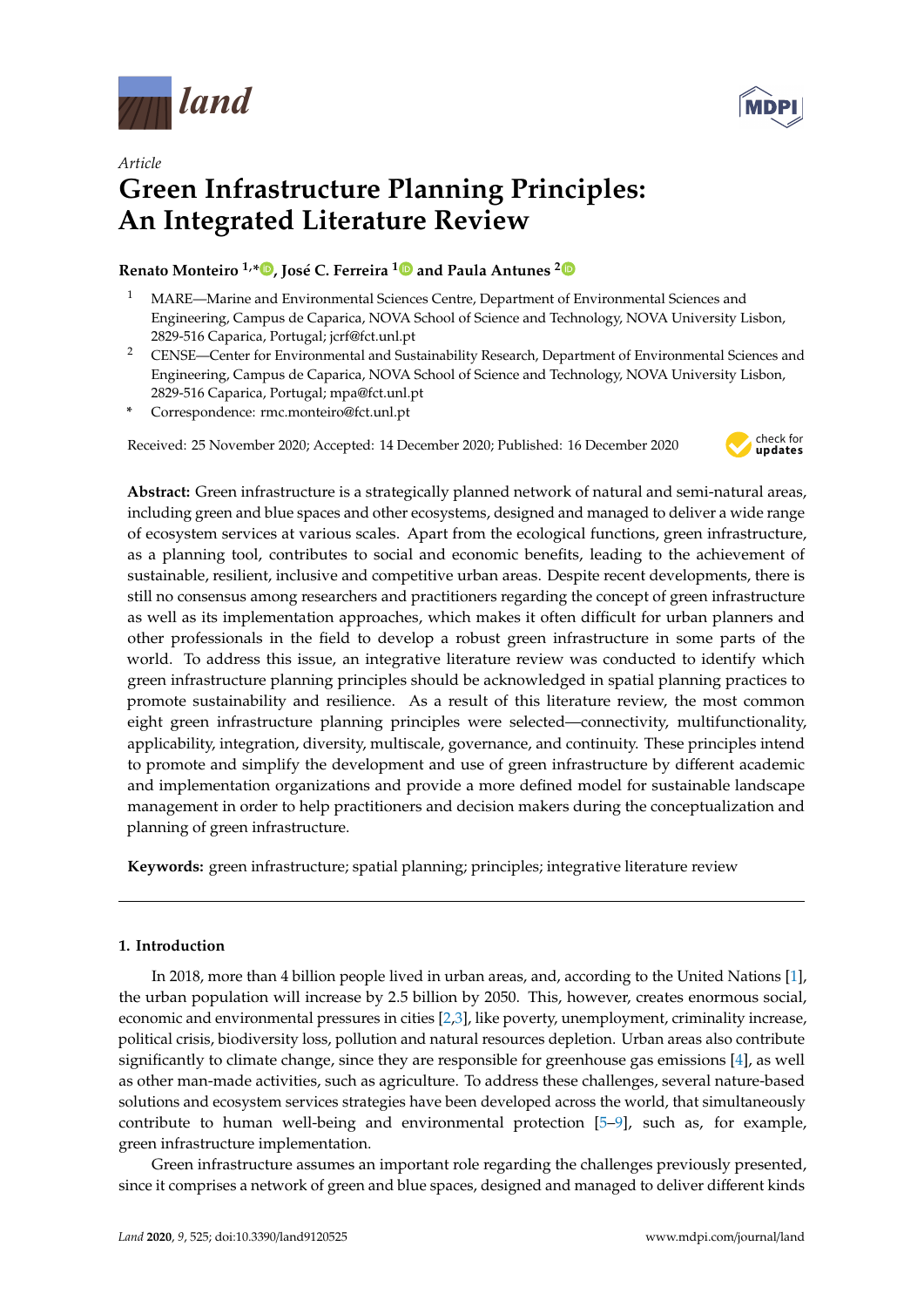of ecosystem services [\[6](#page-11-5)[,10–](#page-12-1)[12\]](#page-12-2). These ecosystem services—particularly important when it comes to green infrastructure planning in urban areas—are described as direct or indirect benefits humans obtain from ecosystem functions [\[13](#page-12-3)[–15\]](#page-12-4), and can be grouped in four categories, namely provision, regulation, support and cultural [\[11](#page-12-5)[,16](#page-12-6)[,17\]](#page-12-7). However, to overcome the different existing ecosystem services classifications, the Common International Classification of Ecosystem Services (CICES) was proposed in 2009 and revised in 2013 [\[18\]](#page-12-8). Similar to other classifications, this document groups ecosystem services in the categories previously presented—provision, regulation and cultural—but the "support" category is not considered. This does not mean the supporting services are less important, but such narrowing down of the assessment scope is essential to avoid the double accounting when valuing the ecosystem services [\[19\]](#page-12-9). In this sense, provisioning services are products, goods and services obtained from ecosystems that provide direct utilitarian value to people, that include food, water, and raw materials. Regulating services are the ones related to the maintenance of valuable ecological processes, which include climate regulation, diseases, and flood control or even erosion prevention. Cultural services are all the non-material outputs that affect the physical and mental state of human beings, like recreation activities, spiritual experiences or aesthetic appreciation. Supporting services underpin all the other services and include habitat for species, soil maintenance or nutrient cycles, for example.

Green infrastructure planning has been increasing worldwide since the end of last century [\[20](#page-12-10)[,21\]](#page-12-11). However, there is still no consensus regarding the concept, planning principles and/or implementation measures of green infrastructure among researchers, political actors, and practitioners. Although several studies have pointed out some green infrastructure planning principles to follow in planning procedures [\[22–](#page-12-12)[24\]](#page-12-13), some of those principles are too theoretical and do not entirely capture the execution and implementation of the green infrastructure in spatial planning. In addition, due to the rapid transformation of planning methods and the new challenges that are changing the way decision-making processes are executed, such as population increase, environmental degradation and socio-economic difficulties, new principles must be considered in the green infrastructure planning, in order to meet today's reality and future prospects regarding environmental and urban planning.

For these reasons, the purpose of this research is to identify green infrastructure planning principles through an integrative literature review, in order to identify the principles that green infrastructure must consider to promote sustainability and resilience at the local scale. To achieve this, a brief overview of green infrastructure is presented, as well as its concept evolution, then the methods section highlights the review and selection process of the green infrastructure principles. The paper continues with a description and analysis of the literature sample, and concludes with the final remarks, research gaps and future research directions.

### **2. Green Infrastructure: Earlier Concepts**

Green Infrastructure is a term that has received great attention in land conservation, landscape design and land development since the end of the last century [\[25\]](#page-12-14). Nevertheless, this concept can have different definitions, depending on which context is used [\[25](#page-12-14)[–28\]](#page-12-15) and by whom the concept is used. Even though its historical roots go back to the 19th and 20th centuries [\[29,](#page-12-16)[30\]](#page-12-17), the "green infrastructure" concept is widely considered new [\[31\]](#page-12-18).

The green infrastructure idea is based on much earlier concepts like parkways, green belts or garden cities [\[6](#page-11-5)[,23](#page-12-19)[,29](#page-12-16)[,32\]](#page-12-20). However, it was with the appearance of the "greenway movement" in the 1990s decade that this issue started to gain special attention, not only among planners, urbanists and landscape architects [\[33\]](#page-12-21), but also among environmental groups, ecologists [\[34\]](#page-13-0), and politicians [\[34–](#page-13-0)[36\]](#page-13-1).

The word "greenways" has its origin in North America and acquired great attention in the late 1980s and 1990s with the release of remarkable and important books like *Greenways for America* by Charles Little [\[29,](#page-12-16)[32](#page-12-20)[,37](#page-13-2)[,38\]](#page-13-3) in 1990, Ecology of Greenways by Daniel Smith Paul Hellmund or A Guide to Planning, Design and Development by Charles Flink and Robert Searns, both in 1993 [\[34\]](#page-13-0). Furthermore, numerous greenway-type projects were implemented [\[29,](#page-12-16)[39\]](#page-13-4) and several papers were published in the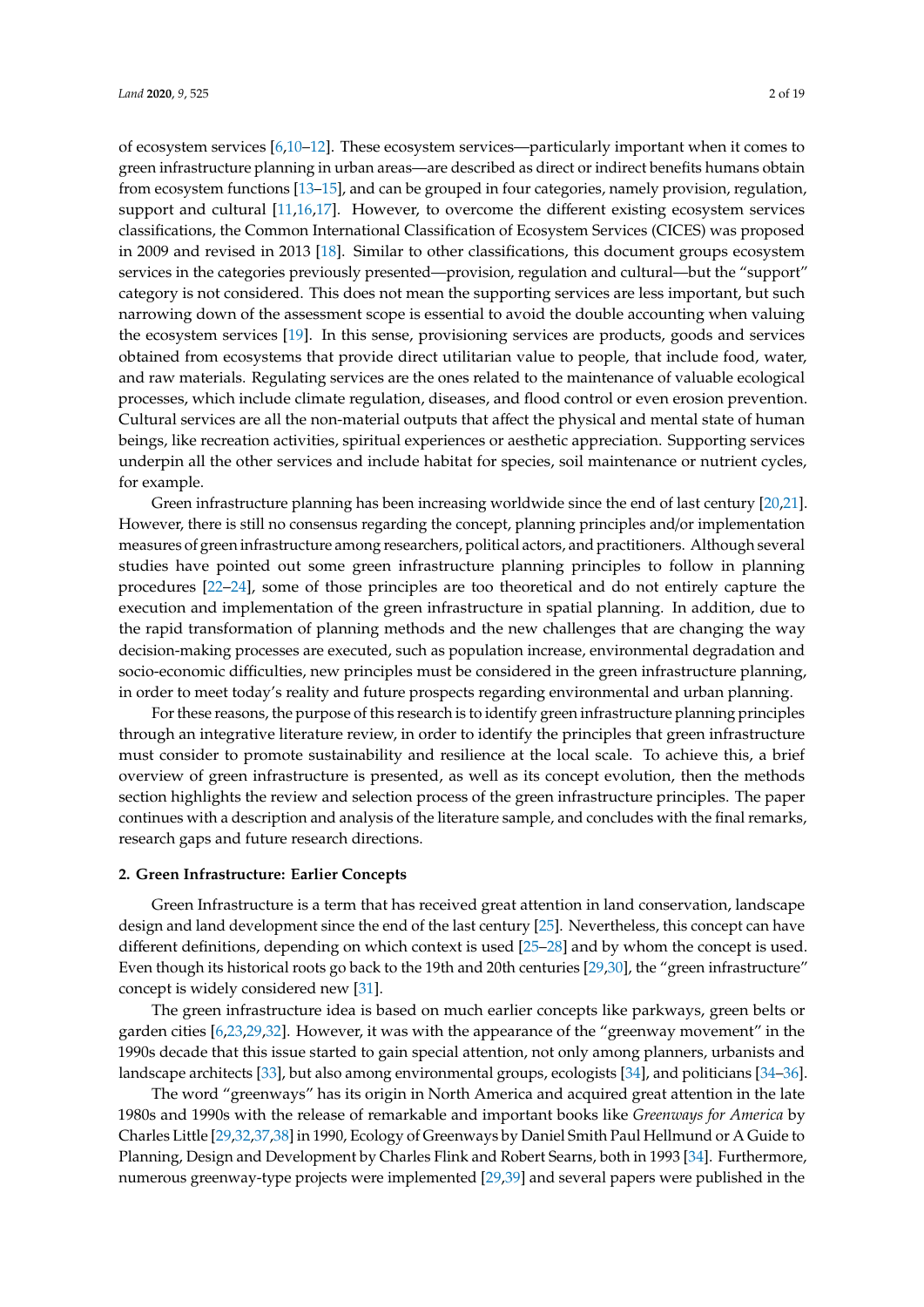same period, which contributed to the greenway movement in the United States. With the publication of *Greenways: The Beginning of an International Movement* in 1995, Fabos & Ahern [\[40\]](#page-13-5) present a large range of international literature and research, as well as case studies about this issue, contributing to the beginning of an unprecedented international movement at the time. However, it was probably the statement of President's Commission on Americans Outdoors in 1987 that started that movement [\[34\]](#page-13-0).

The President's Commission [\[41\]](#page-13-6) was responsible for stimulating the interest in this topic, since it recommended a network of greenways in order to bring people together and provide outdoor recreation opportunities and open spaces close to their homes [\[30,](#page-12-17)[33,](#page-12-21)[34,](#page-13-0)[39,](#page-13-4)[42\]](#page-13-7). Nevertheless, Little [\[43\]](#page-13-8) might have been the first person to present a clear definition of greenways in his book, in 1990. Here, greenways were " ... described broadly as linear parks, open spaces, and protected areas in cities, suburbs, or the country-side ... ". Fabos, [\[34\]](#page-13-0), however, went further and addressed greenways as "[nature] corridors of various widths, linked together in a network in much the same way as our networks of highways and railroads have been linked" and categorized them in three groups: ecological greenways, recreational greenways, and historical heritage and cultural corridors. For him, greenways were not simply open spaces and corridors with environmentally significant natural systems that meant to be protected, but also areas and places that could have a recreational, educational, and scenic use. Ahern [\[31\]](#page-12-18) even added that "greenways are networks of land containing linear elements that are planned, designed and managed for multiple purposes, ( . . . ) including the ones compatible with the concept of sustainable land use".

Greenways were described as planning tools with the potential to serve both human and nature purposes [\[29\]](#page-12-16). But what were exactly the arguments that supported this greenway movement and why was it so important at that time? According to Searns, [\[29\]](#page-12-16), in the second half of the 20th century, the increase of human population and development of urban settlements have contributed to environmental degradation and ecosystem alteration. Besides all the environmental problems originating due to the rapid urbanization and economic growth, negative externalities such as poverty, congestion, unemployment and crime [\[44,](#page-13-9)[45\]](#page-13-10) started to arise as well. As a result, greenways started to be seen as an adaptative response to the physical and psychological pressures of urbanization, as they pursued multiple environmental and ecological purposes [\[29](#page-12-16)[,39](#page-13-4)[,46\]](#page-13-11), along with cultural and social ones [\[47\]](#page-13-12).

Although the greenway movement was starting to spread around the globe, due to different geographical, political, and scientific systems [\[37\]](#page-13-2), different definitions of this concept have arisen. In Europe, for example, the term ecological networks was prevalent [\[36](#page-13-1)[,37\]](#page-13-2). Ecological networks were defined by Jongman [\[36\]](#page-13-1) as "systems of nature reserves and their interconnections that make a fragmented natural system coherent, so as to support more biological diversity than in its non-connected form". Opdam, Steingröver, & Rooij [\[48\]](#page-13-13) complemented this definition referring to ecological networks as "( . . . ) a set of ecosystems of one type, linked into a spatially coherent system through flows of organisms, and interacting with the landscape matrix in which it is embedded. Hence, the ecological (or ecosystem) network is a multi-species concept, linking ecosystems ( . . . )". Both these definitions reinforce the perception that ecological networks have specific functions and objectives related to the protection and enhancement of biodiversity, as well as wildlife conservation and respective habitats [\[49,](#page-13-14)[50\]](#page-13-15). Additionally, ecological networks were seen also as planning tools that contributed to improving urban areas aesthetics, as well as cultural identity, to create more sustainable and greener communities [\[6\]](#page-11-5).

In fact, according to Ignatieva et al. [\[6\]](#page-11-5) and Walmsley [\[32\]](#page-12-20), the greenway movement contributed widely to the development of ecological networks in Europe and helped to provide an inclusive urban green infrastructure, along with greenbelts and green wedges. However, it was not until 2001 that the concept of green infrastructure was introduced by Benedict & McMahon [\[10\]](#page-12-1) as an "interconnected network of green space that conserves natural ecosystem values and functions and provides associated benefits to human populations". One year later, Sandström [\[51\]](#page-13-16) reinforced this idea, emphasizing the multifunctional role of the green infrastructure and its importance for urban planning, stating even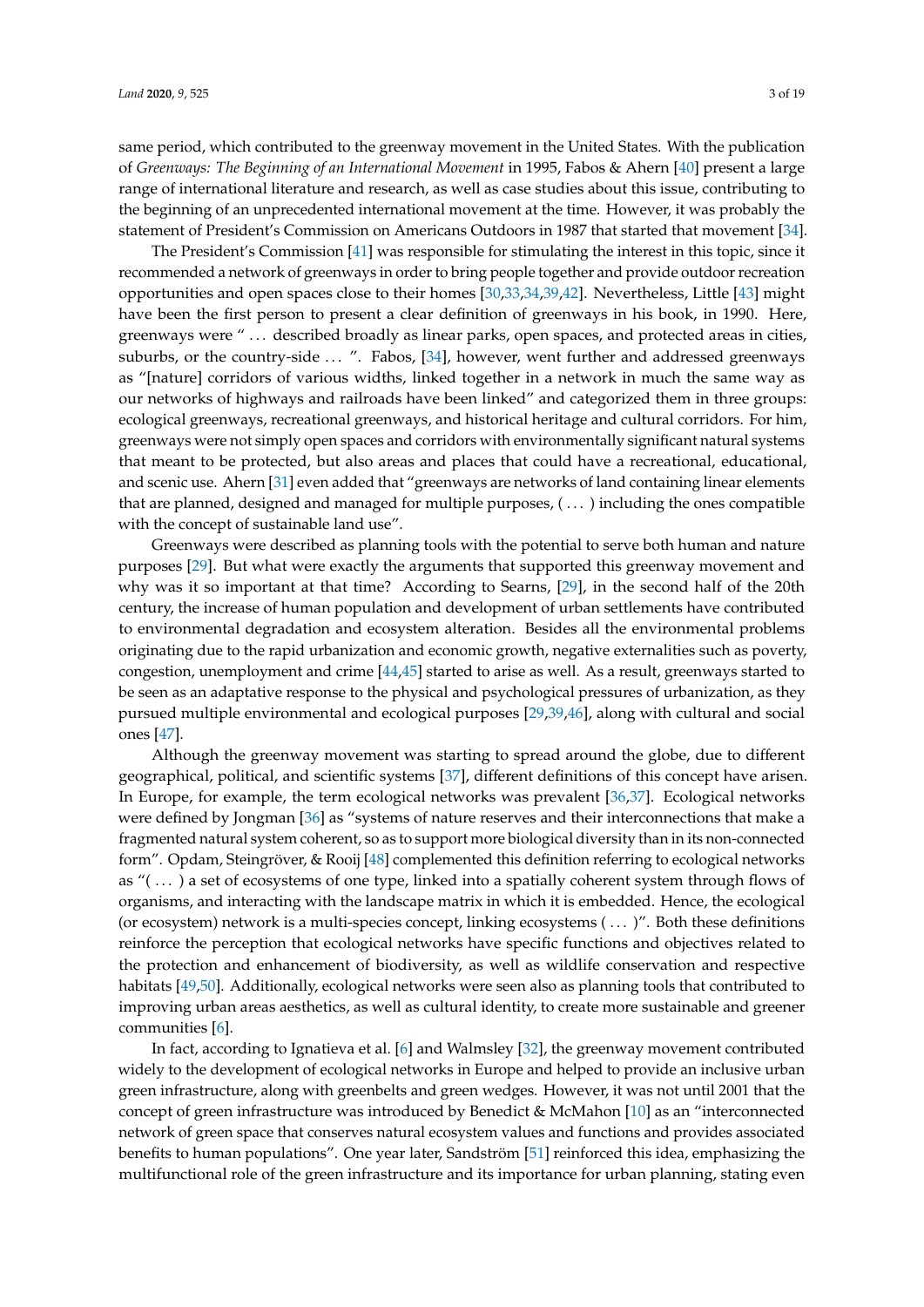this planning instrument was as important as any other "technological infrastructure" for people's life quality. The green infrastructure should, therefore, be seen as essential in every urban area, as opposed to something nice to have [\[32\]](#page-12-20) and must be planned, designed and financed like other "regular" infrastructures.

The green infrastructure concept has, since then, gained attractiveness among researchers and decision-makers, and its definition has evolved significantly over the years, with hundreds of papers being published with multiple approaches [\[52\]](#page-13-17). As a result, in 2013, the European Commission presented its definition of green infrastructure in order to enhance it and to become an integral part of spatial planning and territorial development in all its member states [\[53\]](#page-13-18). Green infrastructure is thus referred to as "a strategically planned network of natural and semi-natural areas with other environmental features designed and managed to deliver a wide range of ecosystem services. It incorporates green spaces (or blue if aquatic ecosystems are concerned) and other physical features in terrestrial (including coastal) and marine areas. On land, GI is present in rural and urban settings". This definition captures the role that green and blue spaces take regarding ecosystem services provision at different spatial scales [\[12\]](#page-12-2). However, according to the United States Environmental Protection Agency [\[54\]](#page-13-19), "green infrastructure is a cost-effective, resilient approach to managing wet weather impacts that provides many community benefits ( . . . ) designed to move urban stormwater away from the built environment, green infrastructure reduces and treats stormwater at its source while delivering environmental, social, and economic benefits". This definition, contrary to what happens in Europe, highlights the focus of many American planning strategies on stormwater management and water flows control [\[55–](#page-13-20)[57\]](#page-14-0) and influences a majority of planning practices in America. However, even though green infrastructure started as a tool to address urban stormwater, today it is seen as an instrument that provides other environmental benefits, such as climate regulation. According to Salmond et al., [\[17\]](#page-12-7) that has been a number of initiatives to promote the 'greening' of cities through urban reforestation and protection programs to increase thermal comfort—such as the New York City 'Million Trees' program and other initiatives that can be found in other North American cities, as stated by EPA [\[58\]](#page-14-1).

Despite the ecological functions being often the main focus of green infrastructure planning, social benefits are also very important criteria in the planning interventions. Not only do green spaces allow numerous recreational activities—which have a positive impact in people's health [\[59\]](#page-14-2) and well-being—but they also contribute to increasing the connectivity between urban and rural areas, and, therefore, local distinctiveness, social inclusion, and sense of community [\[28\]](#page-12-15). Apart from that, due to a decrease in health expenses, the capacity of attracting skilled workers and tourists and the increase of property value [\[28,](#page-12-15)[60\]](#page-14-3), green infrastructure can promote economic growth in urban areas [\[59,](#page-14-2)[61\]](#page-14-4). However, to fulfill these multifunctional purposes, both the quantity and quality of urban and peri-urban green spaces must be addressed in planning processes [\[59\]](#page-14-2) and the development of green infrastructure planning principles is fundamental. Green infrastructure principles are, in fact, underlying grounds that help guide and facilitate the planning procedures of green infrastructure, in order to ensure that it contributes to a network of quality and functional green spaces, capable of meeting the needs of a determined urban area, contributing in the best way to the sustainability of a given region or local area, depending on its scale.

Even though the green infrastructure, and all its elements, compensate for many flaws in the traditional planning models, this instrument can only be identified as a "good practice" for achieving urban sustainability when it is combined with traditional grey infrastructure [\[62\]](#page-14-5). How well other planning instruments are designed and put into practice and the political agenda is developed directly influences the conservation of green spaces and the functionality of green infrastructure. Understanding the mechanisms between urban design and human actions on ecological functions are significant to achieve sustainability, at a time where effective urban planning is needed. By ensuring green infrastructure planning follows the planning principles that guarantee the right functioning of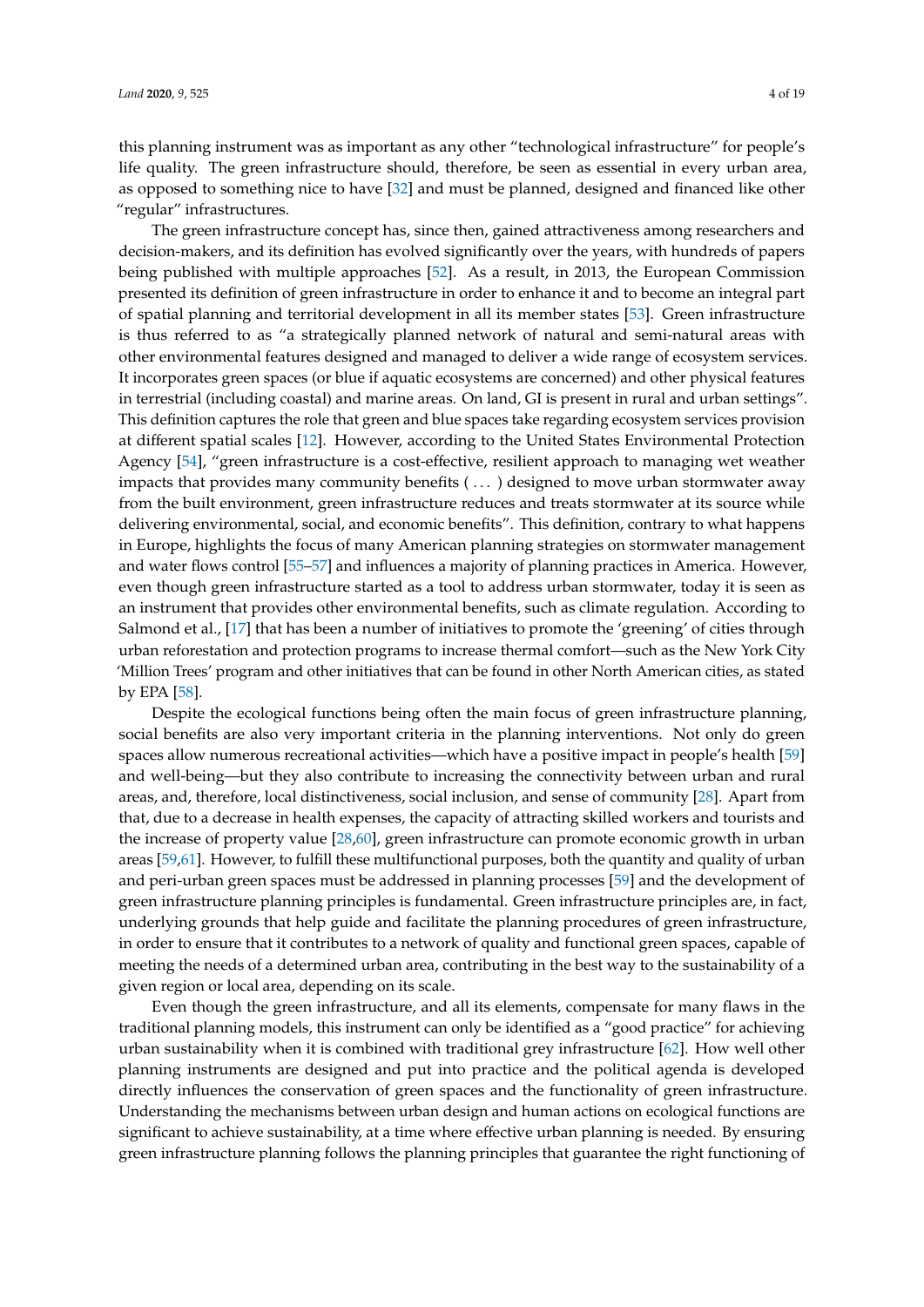green spaces, it is possible to meet the growing needs of the population for recreational spaces and natural environments, as well as increasing resilience in urban areas.

#### **3. Methods** *Latinue*

There are several methods used for literature reviews processes that are helpful to address new or **3. Methods**  already known issues, and each provides different insights for knowledge creation, text development, and individuation [\[63\]](#page-14-6). As a growing research topic, green infrastructure planning principles is an issue that would highly benefit from a synthesis of the literature, since there is still no consensus among researchers, practitioners, and political actors on what principles should be taken into consideration in green infrastructure planning [\[64\]](#page-14-7). To do so, this research focuses on an integrative literature review on green infrastructure planning principles. An integrative literature review of a growing topic like this provides the opportunity for a holistic conceptualization and synthesis of the literature to date; that is, an initial or preliminary conceptualization of the topic [\[65\]](#page-14-8). The choice to conduct an integrative literature review to select the principles to take into consideration in green infrastructure planning is appropriate, as it allows the selection of relevant studies through a broad sampling of diverse sources, including theoretical and empirical sources, or experimental or non-experimental studies  $[66,67]$  $[66,67]$ . sy at the literature to preliminary conceptualization of the topic [65]. The choice to contacte an integr

The integrative literature review conducted in this research was structured using a combination of several procedures inspired by Klein et al. and Pickering et al., among other authors, [66[,68](#page-14-11)-72], that assure the quality and effectiveness of the review. As presented in Figure [1,](#page-4-0) to define the sampling frame, the methodological approach relied on three main phases: planning of the research; screening and selection of the publications; and content analysis of the remaining documents.

<span id="page-4-0"></span>

Figure 1. Overview of the methodological approach adapted from Klein et al. [\[66\]](#page-14-9).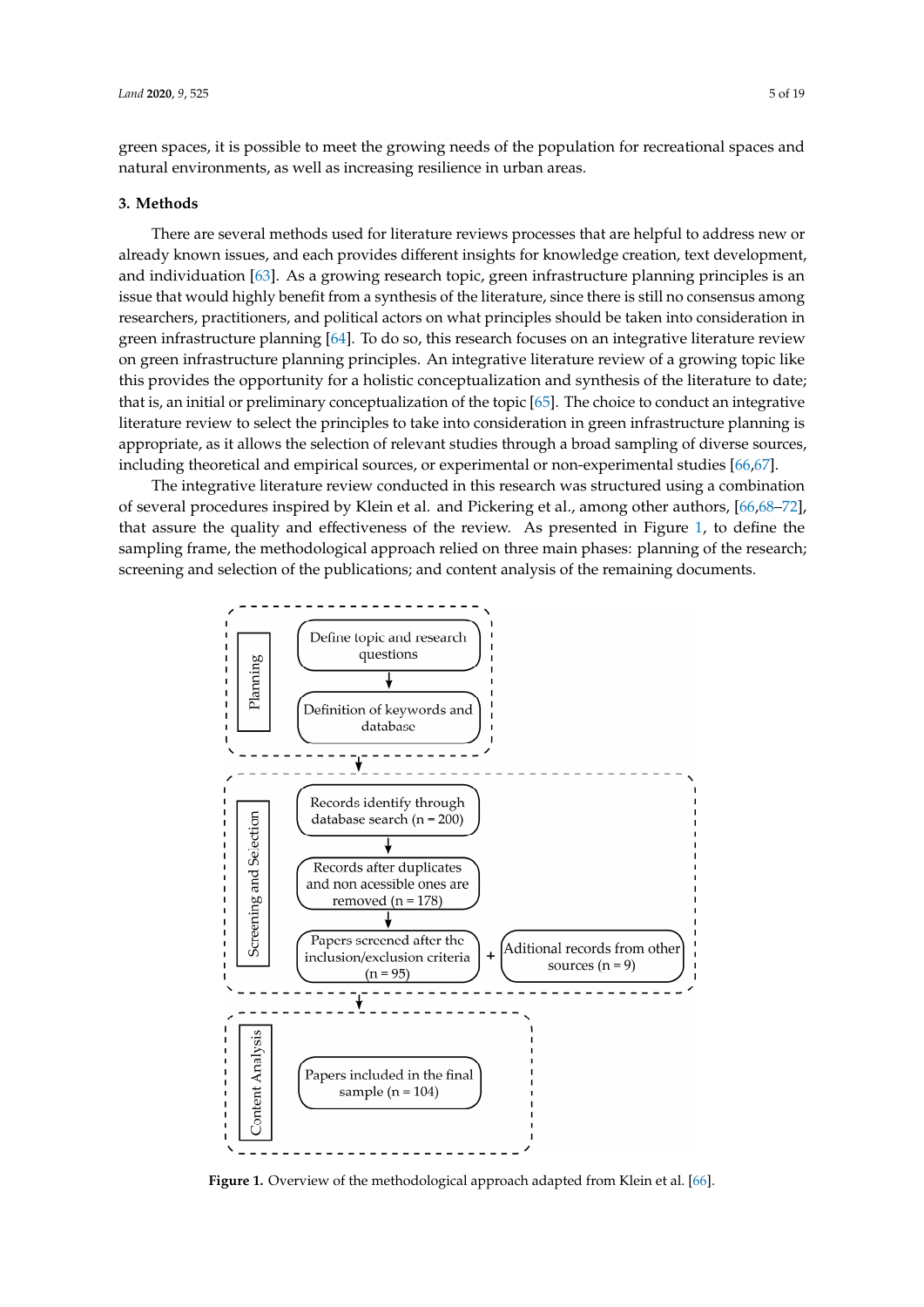The first phase consisted of two steps. The first one was to identify and define the research topic, to ensure that it is original and appropriate, as well as to identify what the questions are that should be addressed in the literature [\[69\]](#page-14-13). Since the focus of the research question is what principles green infrastructure planning must consider to promote sustainability and resilience at the local scale, a combination of two sets of terms were selected to ensure a high level of relevance of the resulting documents. Firstly, the expression "green infrastructure planning" was included to make sure that the articles were consistent with the main topic, and then, the terms "principles", "urban", "local" and "practices" were added using the operator "and" in between them in the search expression to incorporate terms related to green infrastructure planning principles at local scale in urban areas. It is important to refer that all these words were selected due to their correlation with the topic studied and the query was designed to search in all fields in the databases, which means the information was screened in all fields (including title, abstract, topic, authors, affiliations, etc.). It is important to state that no filter was applied for the year of the papers, so the sample extracted from the databases included all publication years.

Using Scopus and Web of Science databases, the search query returned a total of 200 documents (at the time this research was conducted), which were then run through a screening and selection process (phase II). This process consisted of the development of specific criteria to scrutinize the papers and, thus, select only the relevant ones [\[66,](#page-14-9)[73\]](#page-14-14). The titles, abstracts, and the full text of the resulting sample were screened for relevance according to the criteria presented in Table [1:](#page-5-0) (1) conceptual and empirical studies on green infrastructure planning practices; (2) inclusion of explicit or implicit green infrastructure planning principles. Although all the criteria were chosen based on their relevance for the research topic, the specific reasons are as follows. First, the inclusion of both conceptual and empirical studies is important to understand not only the theorical concepts around the topic of research, but also the actual practices conducted worldwide, in order to understand the implementation developments regarding green infrastructure planning principles. Although there is a relation between ecosystem services and green infrastructure, all studies only focused on ecosystem services integration in spatial planning were excluded. Since the main focus on this integrative literature review is to understand what the principles that should be considered in green infrastructure planning are, the inclusion of green infrastructure planning principles in the full text of the papers is a valid and essential criterion. The principles could be either explicitly represented in the full text of the article, or implicitly (that is, when even not clearly expressed in the text, the authors approach the principles in a more subtle yet comprehensive way). In addition to the database results, to obtain a larger sample beyond peer-reviewed sources, a total of 9 publications were added to the initial sample, including peer review papers, as well as other non-academic studies, that were considered relevant for this research and did not appear in the sample obtained from the databases. These 9 additional papers were identified based on the authors' knowledge of various sources outside of the scope of the search query. Only documents written in English were considered in this analysis.

<span id="page-5-0"></span>

| Criteria                                                                       | Description                                                                                                                                                                                              |
|--------------------------------------------------------------------------------|----------------------------------------------------------------------------------------------------------------------------------------------------------------------------------------------------------|
| Conceptual and empirical studies on green<br>infrastructure planning practices | The paper may focus on the theory of the topic,<br>or may include evidences from practical application                                                                                                   |
| Inclusion of explicit or implicit green infrastructure<br>planning principles  | The paper contains explicit information regarding<br>green infrastructure planning principles or may<br>briefly describe a green infrastructure planning<br>principle without using the word "principle" |

**Table 1.** Inclusion and exclusion criteria used in the screening process.

After the screening and selection of the final sample, the 104 documents were scrutinized through a qualitative content analysis to summarize the content of the selected data [\[74\]](#page-14-15). Content analysis is a research method used to test theoretical issues to enhance understanding of the data, where it is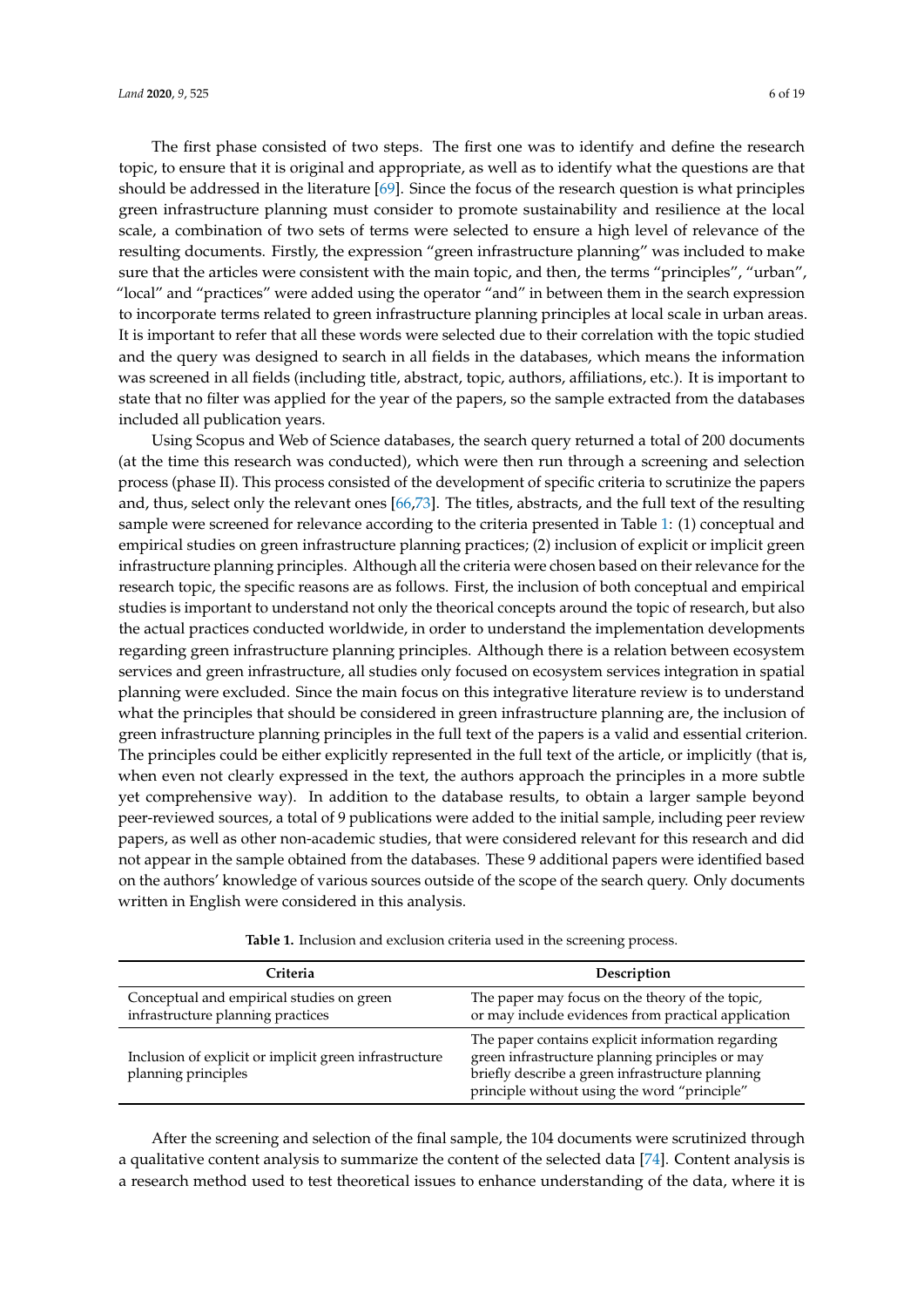possible to obtain a condensed number of concepts or categories describing a phenomenon, a theory or a research topic [\[75\]](#page-14-16). For the purpose of this study, the main objective of the content analysis of the final sample of papers is to build up a number of green infrastructure planning principles based on theorical studies, evidences, and implemented projects. So, during the analysis of the papers, the word "principle" was located in each document and, from there, the authors identified what other words or phrases appear next to it, that were organized into categories (principles). As the research went further, more words were searched in the documents each time an item was reported that did not fit into existing words that were being searched. Through a careful interpretation of the documents and the all the resulting categories, the authors were, then, able to identify the most common green infrastructure planning principles in the literature.

### **4. Results and Discussion**

From the 104 documents it was possible to identify several principles that integrate both the ecological and social components into green infrastructure planning. Some studies only focused on one or two principles, whereas others went even further and were able to identify up to 23 green infrastructure planning principles. Still, as much as some of the concepts presented by these studies were well developed and consistent with other studies, some principles found in the literature were discarded, and only eight were selected. The reasons for the exclusion of those principles relied on two criteria, which are the number of papers mentioning the principles and the execution of the explanation of that principle. As for the first one, principles that were mentioned few times were not selected and, on the other hand, the ones mentioned in several papers were selected. As for the second criteria, the exclusion reasons were: (1) some concepts presented in some papers did not entirely represent the idea of green infrastructure planning; (2) some of the principles were too vague and lacked clarity (for example "sustainability" or "advocate led policy formation" [\[76\]](#page-14-17)); (3) some principles were too simplistic and the information provided was not sufficient to understand what that principle refer to, as for example "promote natural resources and open space" [\[77\]](#page-14-18); (4) others were rather too complex to understand and did not align with the scope of the paper (e.g., "coordination" [\[64\]](#page-14-7)), which is to present a set of simple yet robust principles to help practitioners and decision makers during the development of green infrastructure; (5) and finally, other were excluded for the fact that were intrinsically considered in the green infrastructure planning, such as accessibility or evidence-based. These reasons conditioned the selection of green infrastructure planning principles, and only a total of eight principles were identified in this research, which include the more traditional ones, addressed in the early stages of green infrastructure research (e.g., connectivity and multifunctionality), as well as new principles that arise from recent developments regarding green infrastructure planning. These principles intend to promote and simplify the development and use of green infrastructure by different academic and implementation organizations and provide a more defined model for sustainable landscape management. The principles identified in Table [2](#page-8-0) are: connectivity; multifunctionality; multiscale; integration; diversity; applicability; governance; and continuity.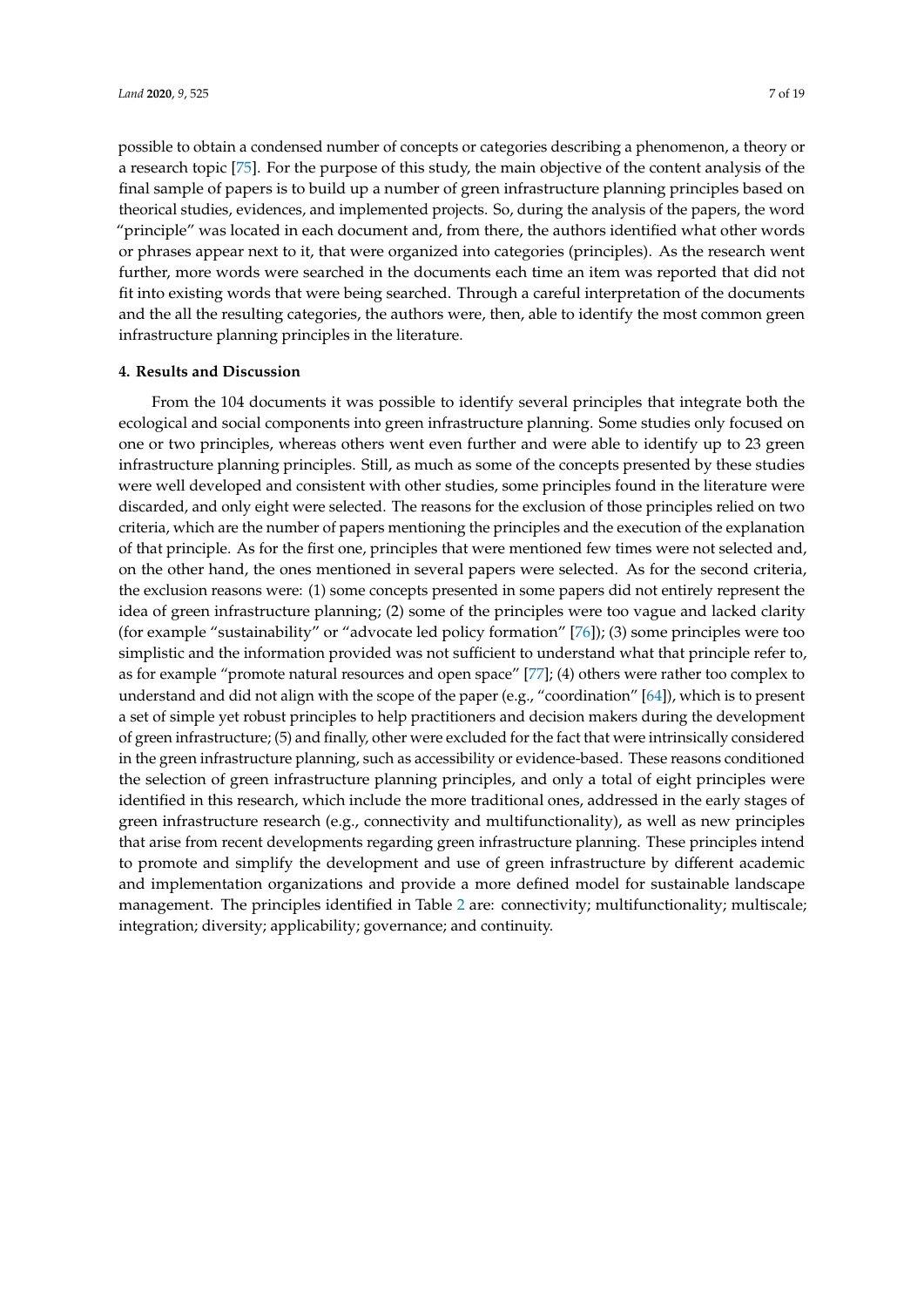| Principles         | Interpretation                                                                                                                                                                                                                                                                                                                                                                                                                                                                                                                                                                                                                                                                                                                                                                       | References                                                                                                        |
|--------------------|--------------------------------------------------------------------------------------------------------------------------------------------------------------------------------------------------------------------------------------------------------------------------------------------------------------------------------------------------------------------------------------------------------------------------------------------------------------------------------------------------------------------------------------------------------------------------------------------------------------------------------------------------------------------------------------------------------------------------------------------------------------------------------------|-------------------------------------------------------------------------------------------------------------------|
| Connectivity       | Connectivity is crucial to sustain species interactions and<br>diversity as well as to maintain the values and services of<br>natural systems. Small parks and urban forests are not large<br>enough to sustain, by themselves, a diverse fauna and flora,<br>however connectivity within urban areas enables the<br>migration of certain species, the dispersion of seeds, or even<br>the repopulation of some patches in heterogeneous<br>landscapes. Connectivity also serves as transit and<br>recreation corridors for humans contributing to the system<br>stability and several ecosystem services, and to connect<br>different landscapes. In this way, connectivity aims to create<br>a well-connected green space network that can serve both<br>humans and other species. | [10,21,22,24,28,31,51,59,64,76,78]<br>113                                                                         |
| Multifunctionality | Multifunctionality assumes significant importance because it<br>directly connects green infrastructure with a wide number of<br>ecosystem services, namely provision, regulation, support,<br>and cultural. A multifunctional green infrastructure is<br>capable to provide multiple social, ecological and economic<br>functions and possess a much higher resilience when<br>compared with similar instruments that do not encompass<br>this principle. Multifunctionality not only promotes<br>multiple functions and increases synergies within green<br>spaces, but also increases the effectiveness of this spaces,<br>spatially in urban areas where space is limited and scarce.                                                                                             | $[11, 21, 24, 28, 31, 59, 64, 76, 78, 80, 82,$<br>85-96, 98, 99, 101-105, 107, 108, 110-<br>134                   |
| Multiscale         | Due to its flexibility and adaptability, green infrastructure<br>can be planned from a building perspective (e.g., green<br>roofs), to a more regional and integrated perspective, which<br>includes landscape interactions and larger natural areas. In<br>this sense, green infrastructure planning should take into<br>account all different scales, so that the interactions between<br>and in these spaces can be enhanced.                                                                                                                                                                                                                                                                                                                                                     | $[6,10,11,21-24,31,51,64,79,80,82-$<br>84,88,91,95,98,99,103-105,107,111-<br>114, 124, 129, 132, 135–141]         |
| Integration        | Integration mainly concerns the interaction and links<br>between green infrastructures and other urban<br>structures—the so-called grey infrastructures. Usually, this<br>principle regards structures specially developed for<br>stormwater management or mobility purposes, however,<br>this statement is reductive and does not account the full<br>potential and the multifunctionality of green infrastructure.<br>Integration is thus a principle that considers all connections<br>and synergies between green and grey infrastructures, as<br>well as the landscape interactions with the building<br>environment.                                                                                                                                                           | $[21,77,79,80,85-87,91,102-104,111]$<br>113, 120, 124, 128, 134, 136, 142–144]                                    |
| Diversity          | Green infrastructure emphasizes the quantity, the quality of<br>urban green spaces and the diversity of the solutions<br>presented to solve a specific issue. In fact, there are a wide<br>number of typologies of nature-based solutions that can be<br>implemented within an urban area, meant to address the<br>same or different issues, that can have a more natural or<br>managed approach and can have a larger or smaller extent.<br>Besides the type of structure (managed or natural) and their<br>size (small or large), the diversity principle also enhances the<br>role and importance of blue infrastructures in green<br>infrastructure planning.                                                                                                                    | [6,59,64,77,79,80,82,89,92,97,99]<br>101, 103, 105, 108, 110, 111, 113, 115,<br>120, 125, 134, 138, 141, 145–151] |
| Applicability      | Several municipalities have developed green infrastructure<br>plans and have made great investments in nature-based<br>solutions in urban areas in recent years. In some places,<br>however, even though plans have been made and exist, with<br>bold and ambitious goals and actions, the majority of<br>projects end up not being accomplished. To avoid these<br>situations, green infrastructure planning must consider the<br>applicability, adaptability and implementation of the<br>projects, which accounts if the plan (and the green projects)<br>are realistic, can be implemented and developed, and if the<br>solutions presented and adaptable to the considered area or<br>not.                                                                                      | [23,77,80,85,91,95,97,117,120,126,<br>128, 140, 147, 150, 152–154]                                                |

# **Table 2.** Green infrastructure planning principles identified in the integrated literature review.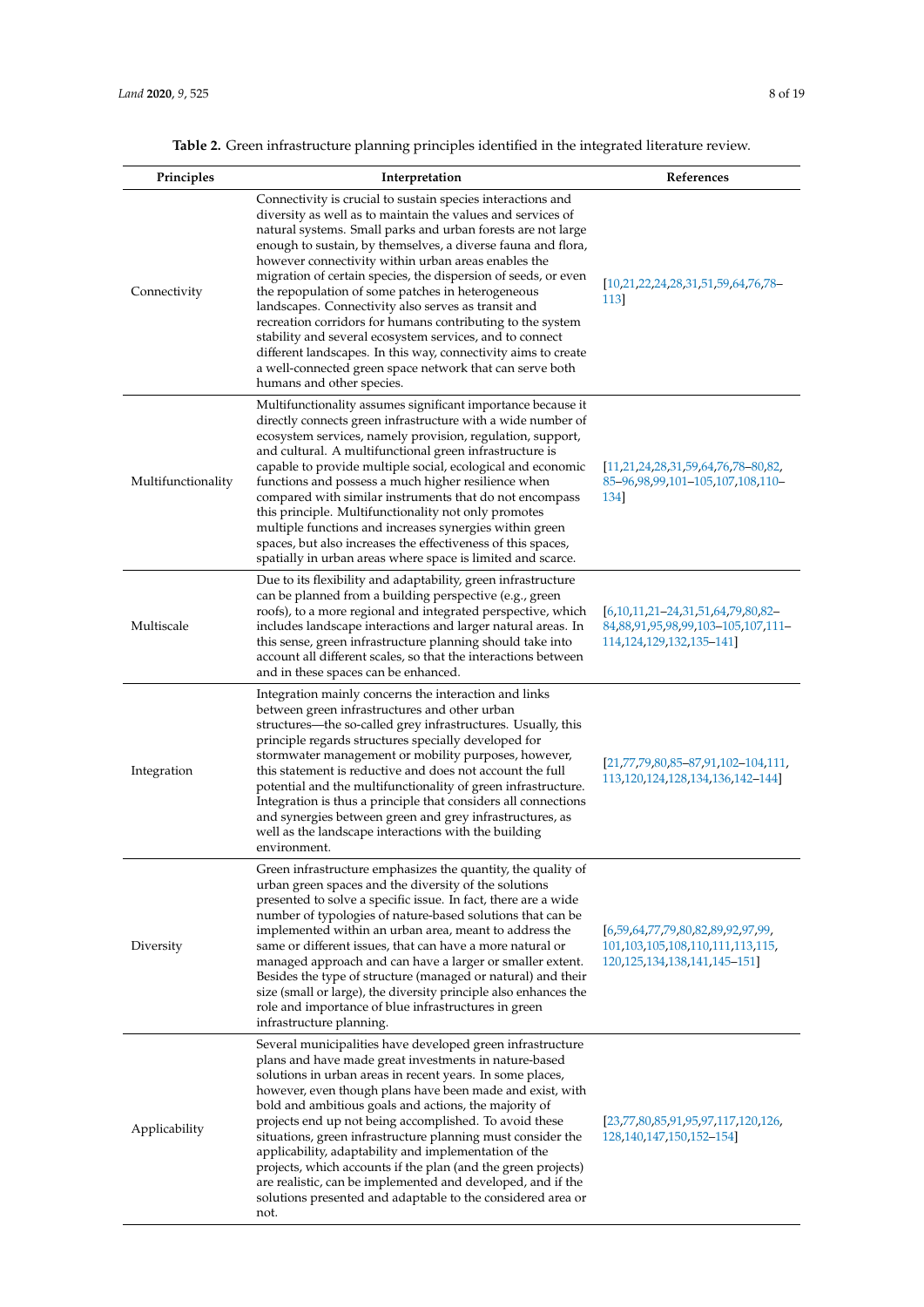<span id="page-8-0"></span>

| Principles | Interpretation                                                                                                                                                                                                                                                                                                                                                                                                                                                                                                                                                                                                                                                                                               | References                                                                                                                              |
|------------|--------------------------------------------------------------------------------------------------------------------------------------------------------------------------------------------------------------------------------------------------------------------------------------------------------------------------------------------------------------------------------------------------------------------------------------------------------------------------------------------------------------------------------------------------------------------------------------------------------------------------------------------------------------------------------------------------------------|-----------------------------------------------------------------------------------------------------------------------------------------|
| Governance | Governance aims at the collaboration between the<br>government actors and the citizens in the planning processes.<br>This principle assumes great importance to the development<br>and implementation of green infrastructure because green<br>spaces offer a wide range of recreational functions, focused<br>on people, and their management and maintenance depend<br>directly on the population. If the community does not feel<br>integrated into the planning process, green infrastructure<br>will not succeed which will not be appreciated and<br>supported by the local population and its objectives and<br>goals will not be accomplished.                                                       | [10,21,24,77,79,80,84-88,90,91,94-<br>96, 100, 102-105, 107, 114, 119-124,<br>128, 130, 131, 135, 138, 139, 143, 146,<br>150, 155 - 166 |
| Continuity | A major flaw of green infrastructure projects has been a lack<br>of post-implementation monitoring or empirical<br>measurements of outcomes of the ecosystem services and<br>functions they claim to provide. In this sense, to be effective,<br>green infrastructure must require frequent investment,<br>management and updates, and municipalities must be able<br>to frequently release new information about their projects,<br>their goals, what was accomplished and what are their<br>prospects regarding green/blue spaces. In this sense, green<br>infrastructure plans must have a monitoring system well<br>identified, or periodic reports with the evolution of the<br>planned green projects. | [21,23,77,78,80,88,90,91,105,114,<br>117, 124, 128, 135, 139, 140, 146, 150,<br>154, 157, 167]                                          |

**Table 2.** *Cont.*

By examining the results, it is possible to identify the connectivity, multifunctionality, and multiscale as the principles that are the most frequently mentioned in the literature. In fact, multifunctionality is mentioned in more than half of the papers analyzed (58), and connectivity and multiscale are mentioned in 46 and 38 publications, respectively. Although the number of citations may be relatively high when compared with other principles, these results do not come as a surprise. Multifunctionality, as well as connectivity, are pointed by several authors as the core elements (or principles) of green infrastructure [\[92](#page-15-15)[,106,](#page-16-14)[125\]](#page-16-10), being the ones that are the most mentioned in the literature. Since the beginning of the green infrastructure research (e.g., greenways), both of these principles were used by the pioneers of this research field, such as Ahern in 1995 or Benedict & McMahon in 2001 [\[10,](#page-12-1)[31\]](#page-12-18), as key principles for green spaces and greenways development. Table [2](#page-8-0) shows these are the only principles that are mentioned in such early literature, apart from multiscale, which is another key principle considered by many. If we examine closely the definition of green infrastructure—"*a strategically planned network of natural and semi-natural areas designed and managed to deliver a wide range of ecosystem services*"—it is possible to see that both multifunctionality and connectivity principles are embedded in this description, which reinforces the important role these principles have in green infrastructure planning.

The multifunctionality and connectivity principles are indeed the ones that are more cited in the literature. However, through the content analysis on the selected publications, it was possible to understand that both principles were mentioned in more theoretical studies, as opposed to what happens to other principles (e.g., governance). Even though these principles call for spatial integration of environmental, social, economic, cultural, and aesthetic functions, some concerns and criticisms have been expressed in recent years about their applicability [\[127\]](#page-17-19). In reality, there has been an increase of studies that focus on understanding how such theorical concepts can definitely be implemented and evaluated [\[81,](#page-14-22)[86,](#page-15-20)[106,](#page-16-14)[111,](#page-16-5)[125\]](#page-16-10), and this research clearly has shown that. The number of studies regarding ecosystem services in spatial planning and biodiversity enhancement in urban areas have been increasing and attempts to materialize these principles have been equally studied. This is explained by the evolution of the green infrastructure concept which, as previously discussed, started to incorporate ecosystem services very clearly in its definition. Nevertheless, this is still an emerging research field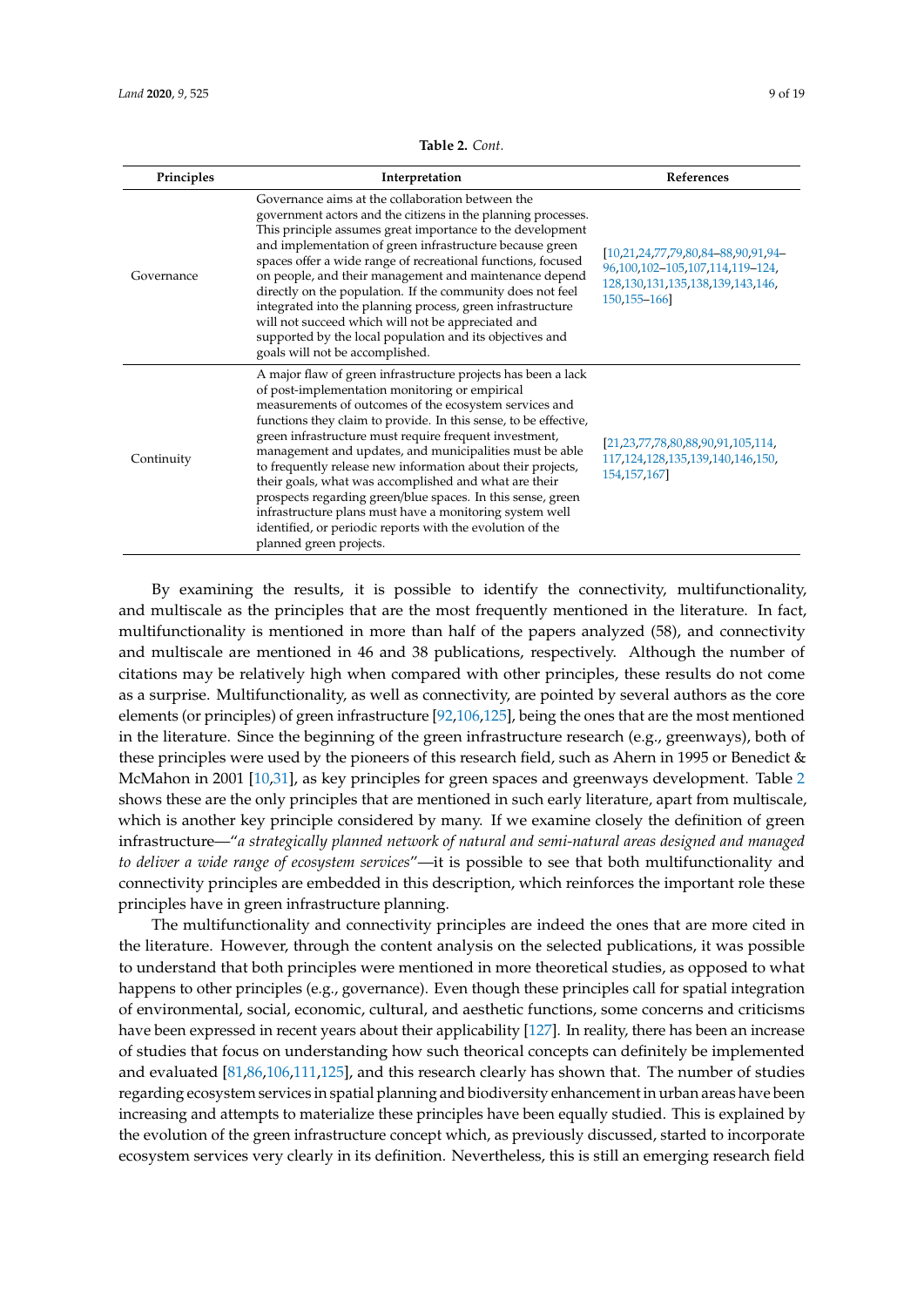that is growing and must require further investigation, which was perceptible by the number of publications screened regarding that topic.

Other principles that are well established in the literature are diversity and integration. Although considered by some authors as key principles for green infrastructure planning, diversity and integration are still relatively new concepts when compared with multifunctionality and connectivity. In fact, only a few authors were able to explicitly identify integration and diversity as green infrastructure planning principles, and different concepts were sometimes used for the same principle. The integration principle was frequently mentioned as "green-grey integration" and the diversity one appeared several times as a "multi-object" principle. Nevertheless, when these principles were not explicitly identified as green infrastructure planning principles, they would frequently be mentioned implicitly in the studies analyzed. For these reasons, both diversity and integration were considered key green infrastructure planning principles in this study.

Because the rapid urbanization is affecting the availability of green open spaces in urban areas, the ecological functions of ecosystems and the provision of ecosystem services are at risk. So, the need to incorporate nature-based solution into the building environment (grey infrastructure) has become more urgent. As a result, the implementation of green infrastructure to deal with environmental problems in urban areas has been growing, especially the problems related with stormwater management and flood control [\[85](#page-15-1)[,87\]](#page-15-11). Although it can also be applied to other functions [\[87\]](#page-15-11), in the literature, the integration principle is frequently mentioned in studies related to stormwater systems. However, despite green infrastructure practices in North America having a clear focus of stormwater management, compared to other regions [\[55](#page-13-20)[,57\]](#page-14-0), it was interesting to observe that only three out of the 21 publications that mentioned the integration principle were conducted in American Institutions or have American sites as case studies. These results do not mean, however, that there has been a decreasing trend in green infrastructure planning studies in North America, but rather that other regions in the world are becoming more aware of the benefits of green infrastructure planning as a tool to manage water flows in urban areas sustainably and are considering the integration principle as a key component to be included in their planning strategies.

Public participation has become an important element in spatial planning. The involvement of citizens and local actors in spatial planning processes is an opportunity to take into consideration their knowledge into decision-making, which could be lost in cases where public participation is lacking [\[156\]](#page-18-7). Stakeholder engagement in green infrastructure planning is an important issue that is discussed in several studies, as shown in Table [2.](#page-8-0) In fact, in this study, governance was mentioned in 50 papers out of the 104 analyzed, which is consistent with the findings of Dorst and Davies & Lafortezza [\[21,](#page-12-11)[120\]](#page-16-8), that is, social inclusion is increasingly considered a key feature of green infrastructure planning. These results suggest that strategic approaches to green infrastructure planning must include stakeholders inputs and considerations, which could involve new planning processes, knowledge and resources [\[21\]](#page-12-11).

Although citizen engagement in green spaces planning has been recognized as crucial for the success of green infrastructure implementation, few authors considered this a key green infrastructure planning principle. Even though governance, similar to integration and diversity principles, is related to more practical studies, from the 50 papers where it was mentioned, only 10 of them actually defined governance (or social inclusion) as a key principle for green infrastructure planning. The remaining publications acknowledge its importance in spatial planning, especially for green space planning and ecosystem services integration in policy making, but they do not consider it as a core principle. These results, however, may be linked to the fact that most of the literature concerning green infrastructure still focuses on the theorical fundaments of this topic, where multifunctionality, connectivity, and multiscale are the prevalent principles in green infrastructure planning. In addition, the involvement of multiple actors in the management of green infrastructure is mentioned by some authors as fundamental to improve other principles of green infrastructure, such as multifunctionality, for example [\[114\]](#page-16-6). As much as governance may in fact contribute to the success of other principles, for example continuity, governance has gained such an importance in planning procedures in recent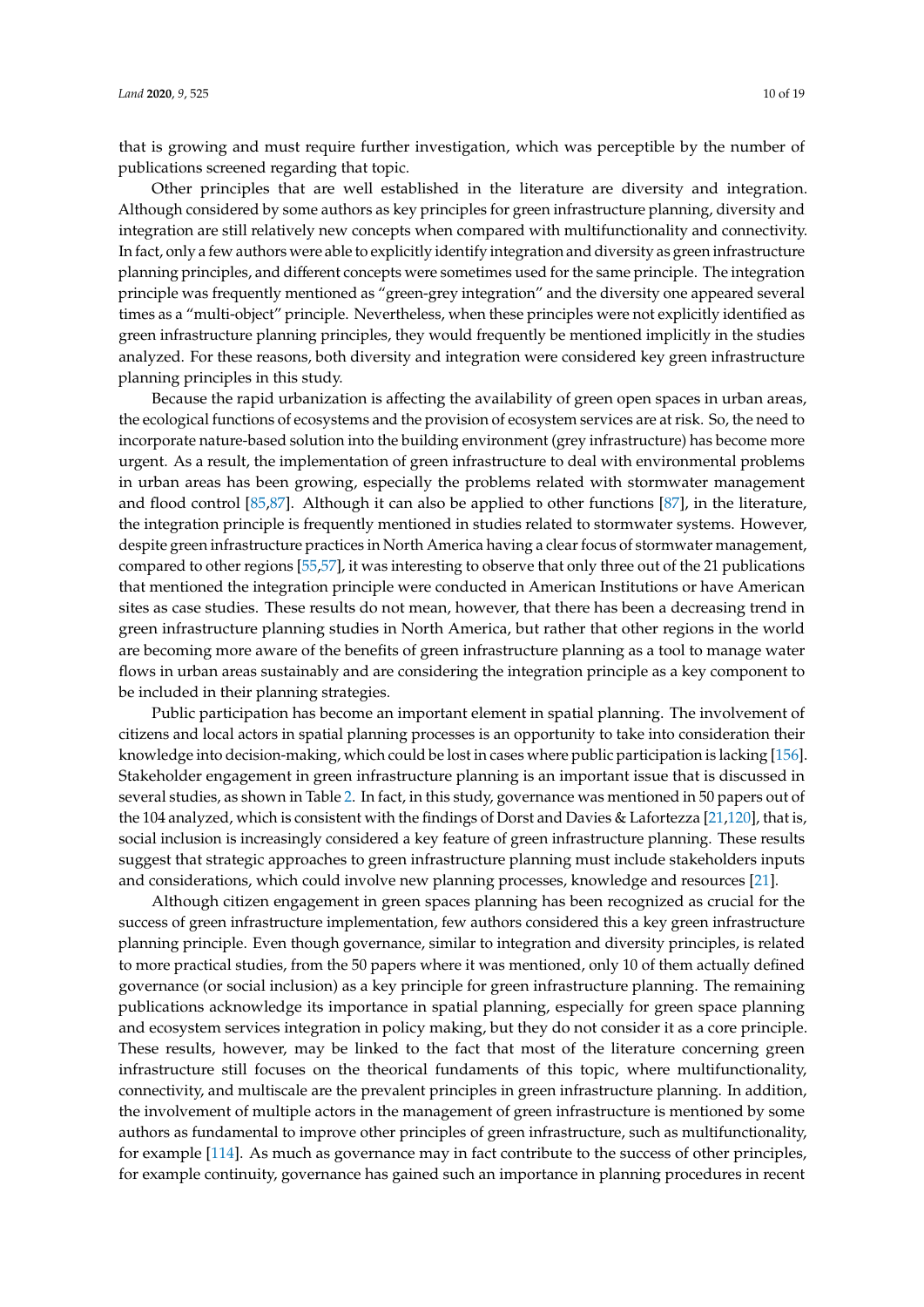years that it must be considered by itself a core principle of green infrastructure planning. In reality, governance intends to facilitate more equitable access to green space services [\[87\]](#page-15-11) and strengthen green infrastructure resilience. Even though the majority of papers analyzed concerning governance focused on implementation practices, the importance in considering governance in policy making process is unanimous.

One of the findings of this research was the fact that some authors pointed out several green infrastructure principles in their studies that were not seen in any others. For that reason, they were not selected for this study, as they were not mentioned and validated by other peers in different studies. However, there were two principles in particular that stood out in more than one study and seemed to be mentioned by several authors. Those principles were accessibility [\[91,](#page-15-8)[100,](#page-15-19)[115](#page-16-9)[,139](#page-17-16)[,147\]](#page-17-12) and evidence-based approaches [\[10](#page-12-1)[,24](#page-12-13)[,105\]](#page-16-1). The accessibility principle refers to the guarantee that all people can use, enjoy, and positively contribute to green infrastructure [\[91\]](#page-15-8), and it is an important ground to be acknowledged in green infrastructure planning. However, in the eyes of the authors of this study, when it comes to green spaces planning, accessibility is something that is already intrinsic in the concept of green infrastructure. Since one of the most well-known functions of green spaces is recreation and leisure, accessibility is already considered in the planning process of these areas, as well as other public spaces in urban areas. Besides that, other green infrastructure principles that were considered in this research already contemplate (even if indirectly), the accessibility of people to green spaces. In addition, green infrastructure includes not only urban and manmade green spaces, but also natural areas and spaces, green or otherwise, for non-recreational purposes, that are not accessible to everyone. For those reasons, accessibility was not identified as a core green infrastructure principle and was not included in the results in Table [2.](#page-8-0) As for the evidence-based approached, some studies defended the idea that green infrastructure planning must be based on robust scientific knowledge gained from a number of different fields [\[105\]](#page-16-1). Nonetheless, as much as this is important and crucial for a successful green infrastructure planning and implementation, this principle applies to every planning process or project. Nothing can be planned without sufficient evidence-based knowledge and, for that reason, the authors of this research also considered this an implicit green infrastructure principle, and for that, it was not considered as a core principle of green infrastructure planning.

Unlike the previous principles (accessibility and evidence-based approach), none of the 104 papers analyzed in this research directly mentioned the applicability or the continuity principles as core green infrastructure principles. Similar to the findings of Lennon and Scott [\[95\]](#page-15-9), there is still limited attention in the literature regarding practical procedures and implementation strategies of green infrastructure. In addition, some studies also mentioned the lack of detailed action strategies or policies, as well as implementation approaches in most of green infrastructure plans already developed [\[77\]](#page-14-18), and how much this was a problem for the application of green infrastructure. For these reasons, the authors of this research consider that the applicability should be considered a core green infrastructure principle that must be recognized in the planning processes. As stated previously, green infrastructure planning must consider the applicability, adaptability and implementation of the projects, which accounts for whether the plan (and the green projects) are realistic, can be implemented and developed, and if the solutions presented and adaptable to the considered area or not.

Similar to applicability, the lack of post-implementation monitoring or empirical measurements of the outcomes and benefits of green infrastructure was also referred by several authors as something that damaged the implementation of green infrastructure. As stated by Kim and Tran [\[77\]](#page-14-18) local plans should reflect changes as well as follow a monitoring process to ensure plan consistency and future green infrastructure plans should include a continuously monitoring performance and identify barriers to implementing green infrastructure planning. These issues, brought in 21 publications out of the 104 analyzed, made the authors of this research consider continuity as a core and important principle of green infrastructure planning.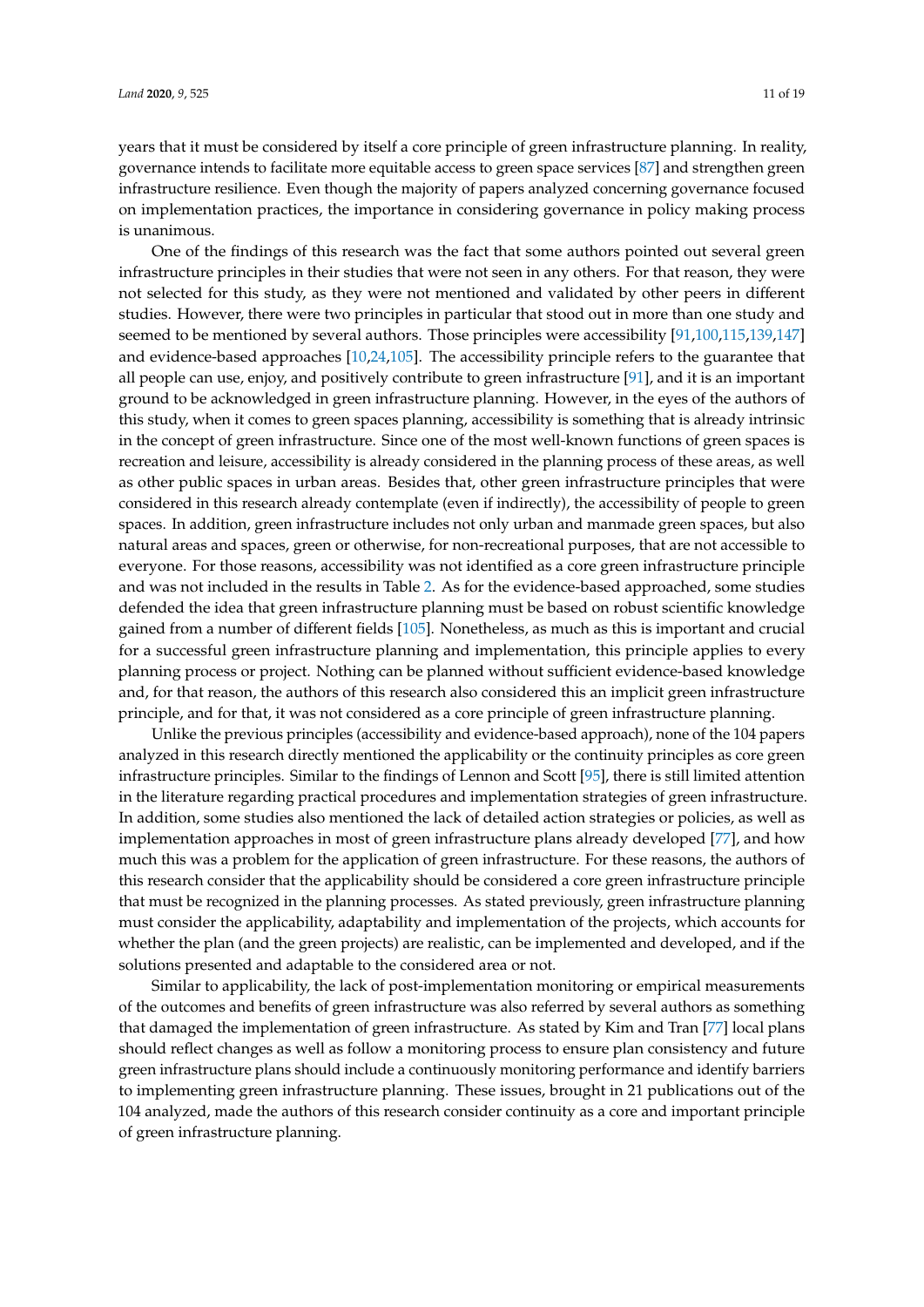## **5. Conclusions**

Due to its multiple benefits, which include climate change adaptation, risk mitigation, social cohesion human well-being improvement, and urban regeneration, green infrastructure planning has seen an increase around the world. Nevertheless, due to the ambiguity of the term, there is still no uniform process of green infrastructure development. Additionally, some of the existent planning procedures are too complex and difficult to put in practice, and some policymakers may not consider green infrastructure viable as a planning tool. For those reasons, the purpose of this research was to identify the most common green infrastructure planning principles through an integrative literature review of relevant studies and diverse sources, including theoretical and empirical sources, or experimental or non-experimental studies. Those principles are connectivity, multifunctionality, multiscale, integration, diversity, applicability, governance, and continuity, and identify important factors that need to be addressed in future green infrastructure planning procedures.

The literature has pointed out several strategies, guidelines and principles for innovative green infrastructure planning. The integration of the principles presented in this research in the green infrastructure planning procedures is crucial to evaluate and understand the level of commitment of policymakers regarding green infrastructure planning. The analysis of the publications in this research shows different approaches to identify, select, and evaluate green infrastructure planning principles, that may be explained by the different priorities in the pollical agendas, which may be influenced by different geographical locations and cultural dynamics. Still, future research should be conducted to understand the reasons of such different principles presented in the literature and how the principles selected can be evaluated and how can they be put into practice.

**Author Contributions:** Conceptualization, methodology, and writing was carried out by R.M.; J.C.F. and P.A. reviewed and edited previous draft versions and provided supervision. All authors have read and agreed to the published version of the manuscript.

**Funding:** This research received no external funding.

**Acknowledgments:** The authors acknowledge and thank the support given to MARE and CENSE by the Portuguese Foundation for Science and Technology (FCT) through the strategic projects UIDB/MAR/04292/2020 and UIDB/04085/2020, respectively.

**Conflicts of Interest:** The authors declare no conflict of interest in the manuscript, or in the decision to publish the results.

## **References**

- <span id="page-11-0"></span>1. United Nations. Department of Economic and Social Affairs Population Division. In *World Urbanization Prospects: The 2018 Revision*; United Nations: New York, NY, USA, 2019; ISBN 978-92-1-148319-2.
- <span id="page-11-1"></span>2. Grimm, N.B.; Foster, D.; Groffman, P.; Grove, J.M.; Hopkinson, C.S.; Nadelhoffer, K.J.; Pataki, D.E.; Peters, D.P. The changing landscape: Ecosystem responses to urbanization and pollution across climatic and societal gradients. *Front. Ecol. Environ.* **2008**, *6*, 264–272. [\[CrossRef\]](http://dx.doi.org/10.1890/070147)
- <span id="page-11-2"></span>3. Kalnay, E.; Cai, M. Impact of urbanization and land-use change on climate. *Nature* **2003**, *423*, 528–531. [\[CrossRef\]](http://dx.doi.org/10.1038/nature01675)
- <span id="page-11-3"></span>4. Stocker, T.F.; Qin, D.; Plattner, G.-K.; Tignor, M.; Allen, S.K.; Boschung, J.; Nauels, A.; Xia, Y.; Bex, V.; Midgley, P.M. (Eds.) *Climate Change 2013: The Physical Science Basis. Contribution of Working Group I to the Fifth Assessment Report of the Intergovernmental Panel on Climate Change*; Cambridge University Press: Cambridge, UK; New York, NY, USA, 2018.
- <span id="page-11-4"></span>5. Fedele, G.; Locatelli, B.; Djoudi, H.; Colloff, M.J. Reducing risks by transforming landscapes: Cross-scale effects of land-use changes on ecosystem services. *PLoS ONE* **2018**, *13*, 1–21. [\[CrossRef\]](http://dx.doi.org/10.1371/journal.pone.0195895) [\[PubMed\]](http://www.ncbi.nlm.nih.gov/pubmed/29689062)
- <span id="page-11-5"></span>6. Ignatieva, M.; Stewart, G.H.; Meurk, C. Planning and design of ecological networks in urban areas. *Landsc. Ecol. Eng.* **2011**, *7*, 17–25. [\[CrossRef\]](http://dx.doi.org/10.1007/s11355-010-0143-y)
- 7. Lafortezza, R.; Chen, J.; van den Bosch, C.K.; Randrup, T.B. Nature-based solutions for resilient landscapes and cities. *Environ. Res.* **2018**, *165*, 431–441. [\[CrossRef\]](http://dx.doi.org/10.1016/j.envres.2017.11.038)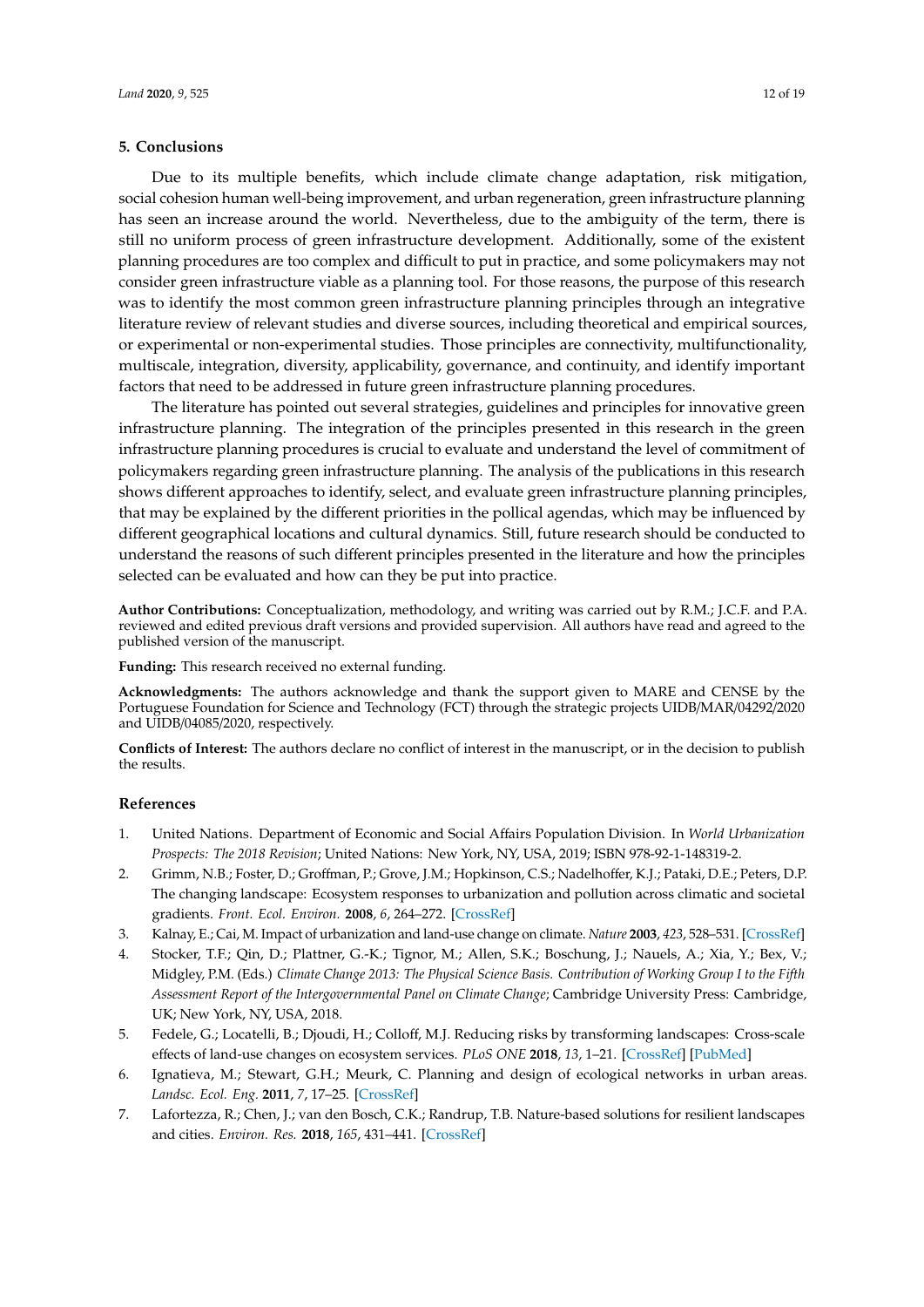- 8. Raymond, C.M.; Frantzeskaki, N.; Kabisch, N.; Berry, P.; Breil, M.; Nita, M.R.; Geneletti, D.; Calfapietra, C. A framework for assessing and implementing the co-benefits of nature-based solutions in urban areas. *Environ. Sci. Policy* **2017**, *77*, 15–24. [\[CrossRef\]](http://dx.doi.org/10.1016/j.envsci.2017.07.008)
- <span id="page-12-0"></span>9. Monteiro, R.; Ferreira, J.C. Green Infrastructure Planning as a Climate Change and Risk Adaptation Tool in Coastal Urban Areas. *J. Coast. Res.* **2020**, *95*, 889–893. [\[CrossRef\]](http://dx.doi.org/10.2112/SI95-173.1)
- <span id="page-12-1"></span>10. Benedict, M.A.; McMahon, E.T. Green infrastructure: Smart conservation for the 21st century. *Renew. Resour. J.* **2002**, *20*, 12–17.
- <span id="page-12-5"></span>11. Demuzere, M.; Orru, K.; Heidrich, O.; Olazabal, E.; Geneletti, D.; Orru, H.; Bhave, A.G.; Mittal, N.; Feliu, E.; Faehnle, M. Mitigating and adapting to climate change: Multi-functional and multi-scale assessment of green urban infrastructure. *J. Environ. Manage.* **2014**, *146*, 107–115. [\[CrossRef\]](http://dx.doi.org/10.1016/j.jenvman.2014.07.025)
- <span id="page-12-2"></span>12. Gómez-Baggethun, E.; Barton, D.N. Classifying and valuing ecosystem services for urban planning. *Ecol. Econ.* **2013**, *86*, 235–245. [\[CrossRef\]](http://dx.doi.org/10.1016/j.ecolecon.2012.08.019)
- <span id="page-12-3"></span>13. Costanza, R.; d'Arge, R.; de Groot, R.; Farber, S.; Grasso, M.; Hannon, B.; Limburg, K.; Naeem, S.; O'Neill, R.V.; Paruelo, J.; et al. The value of the world's ecosystem services and natural capital. *Nature* **1997**, *387*, 253–260. [\[CrossRef\]](http://dx.doi.org/10.1038/387253a0)
- 14. Millennium Ecosystem Assessment. Available online: https://[www.millenniumassessment.org](https://www.millenniumassessment.org/en/Synthesis.html)/en/Synthesis. [html](https://www.millenniumassessment.org/en/Synthesis.html) (accessed on 26 December 2018).
- <span id="page-12-4"></span>15. TEEB. *The Economics of Ecosystems and Biodiversity Ecological and Economic Foundations*; Kumar, P., Ed.; Earthscan: London, UK; Washington, DC, USA, 2010.
- <span id="page-12-6"></span>16. Bolund, P.; Hunhammar, S. Ecosystem services in urban areas. *Ecol. Econ.* **1999**, *29*, 293–301. [\[CrossRef\]](http://dx.doi.org/10.1016/S0921-8009(99)00013-0)
- <span id="page-12-7"></span>17. Salmond, J.A.; Tadaki, M.; Vardoulakis, S.; Arbuthnott, K.; Coutts, A.; Demuzere, M.; Dirks, K.N.; Heaviside, C.; Lim, S.; Macintyre, H.; et al. Health and climate related ecosystem services provided by street trees in the urban environment. *Environ. Health* **2016**, *15*, S36. [\[CrossRef\]](http://dx.doi.org/10.1186/s12940-016-0103-6) [\[PubMed\]](http://www.ncbi.nlm.nih.gov/pubmed/26961700)
- <span id="page-12-8"></span>18. Haines-Young, R.; Potschin, M. Common International Classification of Ecosystem Services V 5.1—Guidance on the Application of the Revised Structure. *Eur. Environ. Agency* **2018**.
- <span id="page-12-9"></span>19. Ruskule, A.; Vinogradovs, I.; Pecina, M.V. *The Guidebook on "The Introduction to the Ecosystem Service Framework* and Its Application in Integrated Planning"; University of Latvia: Rīga, Latvia, 2018.
- <span id="page-12-10"></span>20. Mell, I.C. Green infrastructure: Reflections on past, present and future praxis. *Landsc. Res.* **2017**, *42*, 135–145. [\[CrossRef\]](http://dx.doi.org/10.1080/01426397.2016.1250875)
- <span id="page-12-11"></span>21. Davies, C.; Lafortezza, R. Urban green infrastructure in Europe: Is greenspace planning and policy compliant? *Land Use Policy* **2017**, *69*, 93–101. [\[CrossRef\]](http://dx.doi.org/10.1016/j.landusepol.2017.08.018)
- <span id="page-12-12"></span>22. Benton-Short, L.; Keeley, M.; Rowland, J. Green infrastructure, green space, and sustainable urbanism: Geography's important role. *Urban Geogr.* **2017**, 1–22. [\[CrossRef\]](http://dx.doi.org/10.1080/02723638.2017.1360105)
- <span id="page-12-19"></span>23. Mell, I.; Allin, S.; Reimer, M.; Wilker, J. Strategic green infrastructure planning in Germany and the UK: A transnational evaluation of the evolution of urban greening policy and practice. *Int. Plan. Stud.* **2017**, *22*, 333–349. [\[CrossRef\]](http://dx.doi.org/10.1080/13563475.2017.1291334)
- <span id="page-12-13"></span>24. Llausàs, A.; Roe, M. Green Infrastructure Planning: Cross-National Analysis between the North East of England (UK) and Catalonia (Spain). *Eur. Plan. Stud.* **2012**, *20*, 641–663. [\[CrossRef\]](http://dx.doi.org/10.1080/09654313.2012.665032)
- <span id="page-12-14"></span>25. Benedict, M.A.; McMahon, E.T. *Green Infrastructure: Linking Landscapes and Communities*; Island Press: Washington, DC, USA, 2012; ISBN 978-1-59726-764-9.
- 26. Lennon, M. Green infrastructure and planning policy: A critical assessment. *Local Environ.* **2015**, *20*, 957–980. [\[CrossRef\]](http://dx.doi.org/10.1080/13549839.2014.880411)
- 27. Di Marino, M.; Lapintie, K. Exploring the concept of green infrastructure in urban landscape. Experiences from Italy, Canada and Finland. *Landsc. Res.* **2018**, *43*, 139–149. [\[CrossRef\]](http://dx.doi.org/10.1080/01426397.2017.1300640)
- <span id="page-12-15"></span>28. Wright, H. Understanding green infrastructure: The development of a contested concept in England. *Local Environ.* **2011**, *16*, 1003–1019. [\[CrossRef\]](http://dx.doi.org/10.1080/13549839.2011.631993)
- <span id="page-12-16"></span>29. Searns, R.M. The evolution of greenways as an adaptive urban landscape form. *Landsc. Urban Plan.* **1995**, *33*, 65–80. [\[CrossRef\]](http://dx.doi.org/10.1016/0169-2046(94)02014-7)
- <span id="page-12-17"></span>30. Zube, E.H. Greenways and the US National Park system. *Landsc. Urban Plan.* **1995**, *33*, 17–25. [\[CrossRef\]](http://dx.doi.org/10.1016/0169-2046(94)02011-4)
- <span id="page-12-18"></span>31. Ahern, J. Greenways as a planning strategy. *Landsc. Urban Plan.* **1995**, *33*, 131–155. [\[CrossRef\]](http://dx.doi.org/10.1016/0169-2046(95)02039-V)
- <span id="page-12-20"></span>32. Walmsley, A. Greenways: Multiplying and diversifying in the 21st century. *Landsc. Urban Plan.* **2006**, *76*, 252–290. [\[CrossRef\]](http://dx.doi.org/10.1016/j.landurbplan.2004.09.036)
- <span id="page-12-21"></span>33. Walmsley, A. Greenways and the making of urban form. *Landsc. Urban Plan.* **1995**, *33*, 81–127. [\[CrossRef\]](http://dx.doi.org/10.1016/0169-2046(95)02015-L)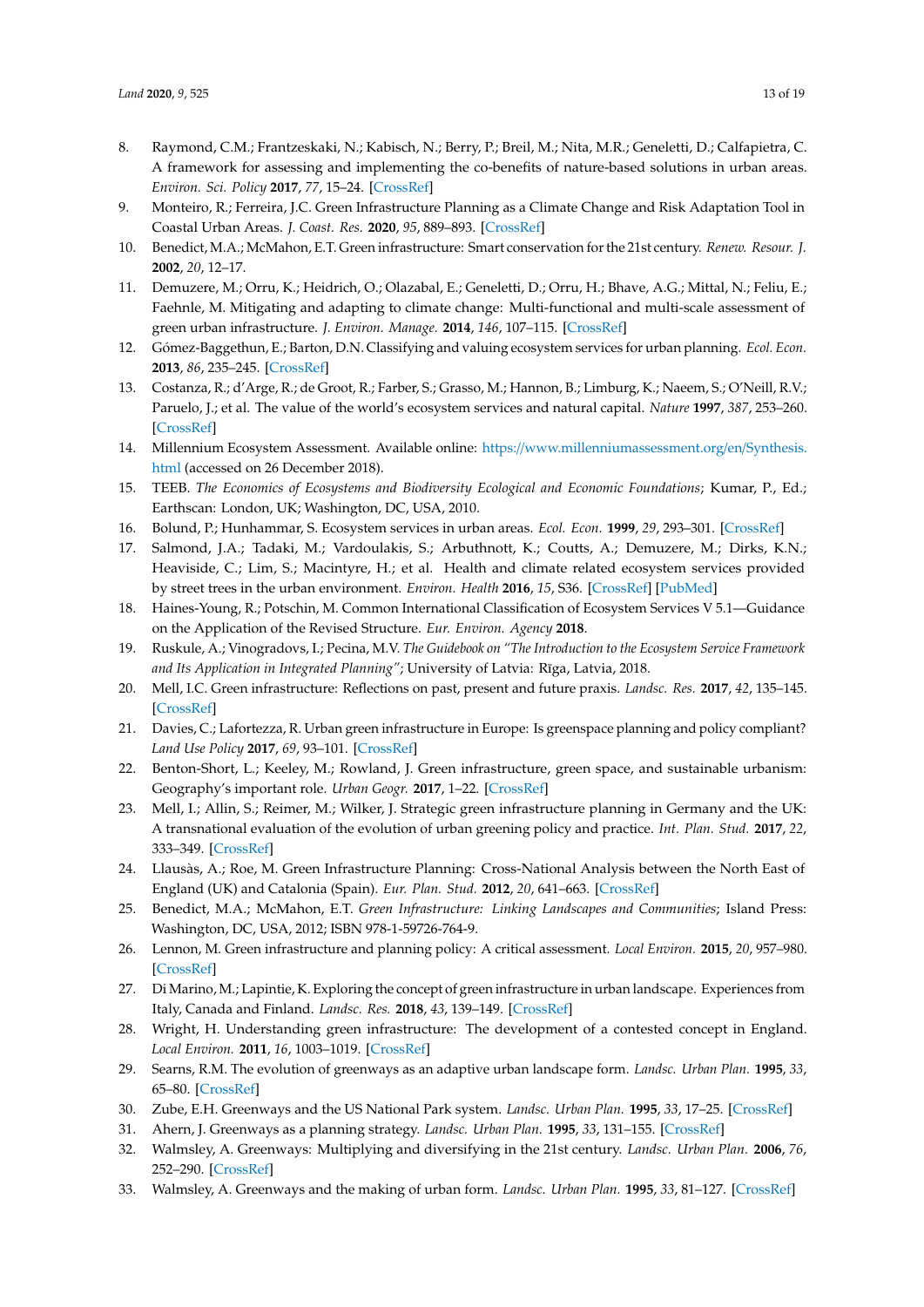- <span id="page-13-0"></span>34. Fabos, J.G. Introduction and overview: The greenway movement, uses and potentials of greenways. *Landsc. Urban Plan.* **1995**, *33*, 1–13. [\[CrossRef\]](http://dx.doi.org/10.1016/0169-2046(95)02035-R)
- 35. Erickson, D.L. Connecting corridors: Implementing metropolitan greenway networks in North America. In *Ecological Networks and Greenways: Concept, Design, Implementation*; Cambridge University Press: Cambridge, UK, 2004; pp. 200–221.
- <span id="page-13-1"></span>36. Jongman, R.H.G.; Pungetti, G. Introduction: Ecological Networks and Greenways. Available online: [https:](https://core/ books/ecological-networks-and-greenways/introduction-ecological-networks-and-greenways/7D22F1640CCBA2A96AEE934E795D3D9E) //core/books/ecological-networks-and-greenways/[introduction-ecological-networks-and-greenways](https://core/ books/ecological-networks-and-greenways/introduction-ecological-networks-and-greenways/7D22F1640CCBA2A96AEE934E795D3D9E)/ [7D22F1640CCBA2A96AEE934E795D3D9E](https://core/ books/ecological-networks-and-greenways/introduction-ecological-networks-and-greenways/7D22F1640CCBA2A96AEE934E795D3D9E) (accessed on 21 November 2018).
- <span id="page-13-2"></span>37. Ahern, J. Greenways in the USA: Theory, trends and prospects. In *Ecological Networks and Greenways*; Jongman, R.H.G., Pungetti, G., Eds.; Cambridge University Press: Cambridge, MA, USA, 2004; pp. 34–55. ISBN 978-0-511-60676-2.
- <span id="page-13-3"></span>38. Ryder, B.A. Greenway planning and growth management: Partners in conservation? *Landsc. Urban Plan.* **1995**, *33*, 417–432. [\[CrossRef\]](http://dx.doi.org/10.1016/0169-2046(94)02032-B)
- <span id="page-13-4"></span>39. Bueno, J.A.; Tsihrintzis, V.A.; Alvarez, L. South Florida greenways: A conceptual framework for the ecological reconnectivity of the region. *Landsc. Urban Plan.* **1995**, *33*, 247–266. [\[CrossRef\]](http://dx.doi.org/10.1016/0169-2046(94)02021-7)
- <span id="page-13-5"></span>40. Fabos, J.G.; Ahern, J. *Greenways: The Beginning of An International Movement*; Elsevier: Amsterdam, The Netherlands, 1995; ISBN 978-0-444-82464-6.
- <span id="page-13-6"></span>41. President's Commission on Americans Outdoors (US). *Americans Outdoors: The Legacy, the Challenge, with Case Studies: The Report of the President's Commission*; Island Press: Washington, DC, USA, 1987, ISBN 978-0-933280-36-6.
- <span id="page-13-7"></span>42. Lindsey, G.; Maraj, M.; Kuan, S. Access, Equity, and Urban Greenways: An Exploratory Investigation. *Prof. Geogr.* **2001**, *53*, 332–346. [\[CrossRef\]](http://dx.doi.org/10.1111/0033-0124.00288)
- <span id="page-13-8"></span>43. Little, C.E. *Greenways for America*; JHU Press: Baltimore, MD, USA, 1990, ISBN 978-0-8018-5140-7.
- <span id="page-13-9"></span>44. Rukumnuaykit, P. Urbanisation, Poverty and Subjective Well-Being: Empirical Evidence from Thailand. *Urban Policy Res.* **2015**, *33*, 98–118. [\[CrossRef\]](http://dx.doi.org/10.1080/08111146.2014.980901)
- <span id="page-13-10"></span>45. State of World Population 2007|UNFPA—United Nations Population Fund. Available online: [https:](https://www.unfpa.org/publications/state-world-population-2007) //www.unfpa.org/publications/[state-world-population-2007](https://www.unfpa.org/publications/state-world-population-2007) (accessed on 23 November 2018).
- <span id="page-13-11"></span>46. Linehan, J.; Gross, M.; Finn, J. Greenway planning: Developing a landscape ecological network approach. *Landsc. Urban Plan.* **1995**, *33*, 179–193. [\[CrossRef\]](http://dx.doi.org/10.1016/0169-2046(94)02017-A)
- <span id="page-13-12"></span>47. Bischoff, A. Greenways as vehicles for expression. *Landsc. Urban Plan.* **1995**, *33*, 317–325. [\[CrossRef\]](http://dx.doi.org/10.1016/0169-2046(94)02025-B)
- <span id="page-13-13"></span>48. Opdam, P.; Steingröver, E.; Rooij, S. van Ecological networks: A spatial concept for multi-actor planning of sustainable landscapes. *Landsc. Urban Plan.* **2006**, *75*, 322–332. [\[CrossRef\]](http://dx.doi.org/10.1016/j.landurbplan.2005.02.015)
- <span id="page-13-14"></span>49. Council of Europe. *The Pan-European Biological and Landscape Diversity Strategy: A Vision for Europe's Natural Heritage*; Council of Europe: St. Trasbourg, France, 1996, ISBN 978-90-802482-4-3.
- <span id="page-13-15"></span>50. Verboom, J.; Rogier, P. Ecological functioning of ecological networks: A species perspective. In *Ecological Networks and Greenways, Concept, Design, Implementation*; Cambridge University Press: Cambridge, UK, 2004; pp. 4–72.
- <span id="page-13-16"></span>51. Sandström, U.G.; Angelstam, P.; Khakee, A. Urban comprehensive planning—Identifying barriers for the maintenance of functional habitat networks. *Landsc. Urban Plan.* **2006**, *75*, 43–57. [\[CrossRef\]](http://dx.doi.org/10.1016/j.landurbplan.2004.11.016)
- <span id="page-13-17"></span>52. Lafortezza, R.; Davies, C.; Sanesi, G.; Konijnendijk, C.C. Green Infrastructure as a tool to support spatial planning in European urban regions. *iForest Biogeosciences For.* **2013**, *6*, 102. [\[CrossRef\]](http://dx.doi.org/10.3832/ifor0723-006)
- <span id="page-13-18"></span>53. European Commission Communication from the Commission to the European Parliament, the Council, the European Economic and Social Committee and the Committee of the Regions. Green Infrastructure (GI)–Enhancing Europe's Natural Capital; Brussels. Available online: https://[eur-lex.europa.eu](https://eur-lex.europa.eu/resource.html?uri=cellar:d41348f2-01d5-4abe-b817-4c73e6f1b2df.0014.03/DOC_1&format=PDF)/ resource.html?uri=[cellar:d41348f2-01d5-4abe-b817-4c73e6f1b2df.0014.03](https://eur-lex.europa.eu/resource.html?uri=cellar:d41348f2-01d5-4abe-b817-4c73e6f1b2df.0014.03/DOC_1&format=PDF)/DOC\_1&format=PDF (accessed on 14 August 2020).
- <span id="page-13-19"></span>54. United States Environmental Protection Agency. What is Green Infrastructure? Available online: [https:](https://www.epa.gov/green-infrastructure/what-green-infrastructure) //www.epa.gov/green-infrastructure/[what-green-infrastructure](https://www.epa.gov/green-infrastructure/what-green-infrastructure) (accessed on 13 May 2019).
- <span id="page-13-20"></span>55. Dunn, A. Siting Green Infrastructure: Legal and Policy Solutions to Alleviate Urban Poverty and Promote Healthy Communities. *Boston Coll. Environ. A*ff*. Law Rev.* **2010**, *37*, 41.
- 56. Meerow, S.; Newell, J.P. Spatial planning for multifunctional green infrastructure: Growing resilience in Detroit. *Landsc. Urban Plan.* **2017**, *159*, 62–75. [\[CrossRef\]](http://dx.doi.org/10.1016/j.landurbplan.2016.10.005)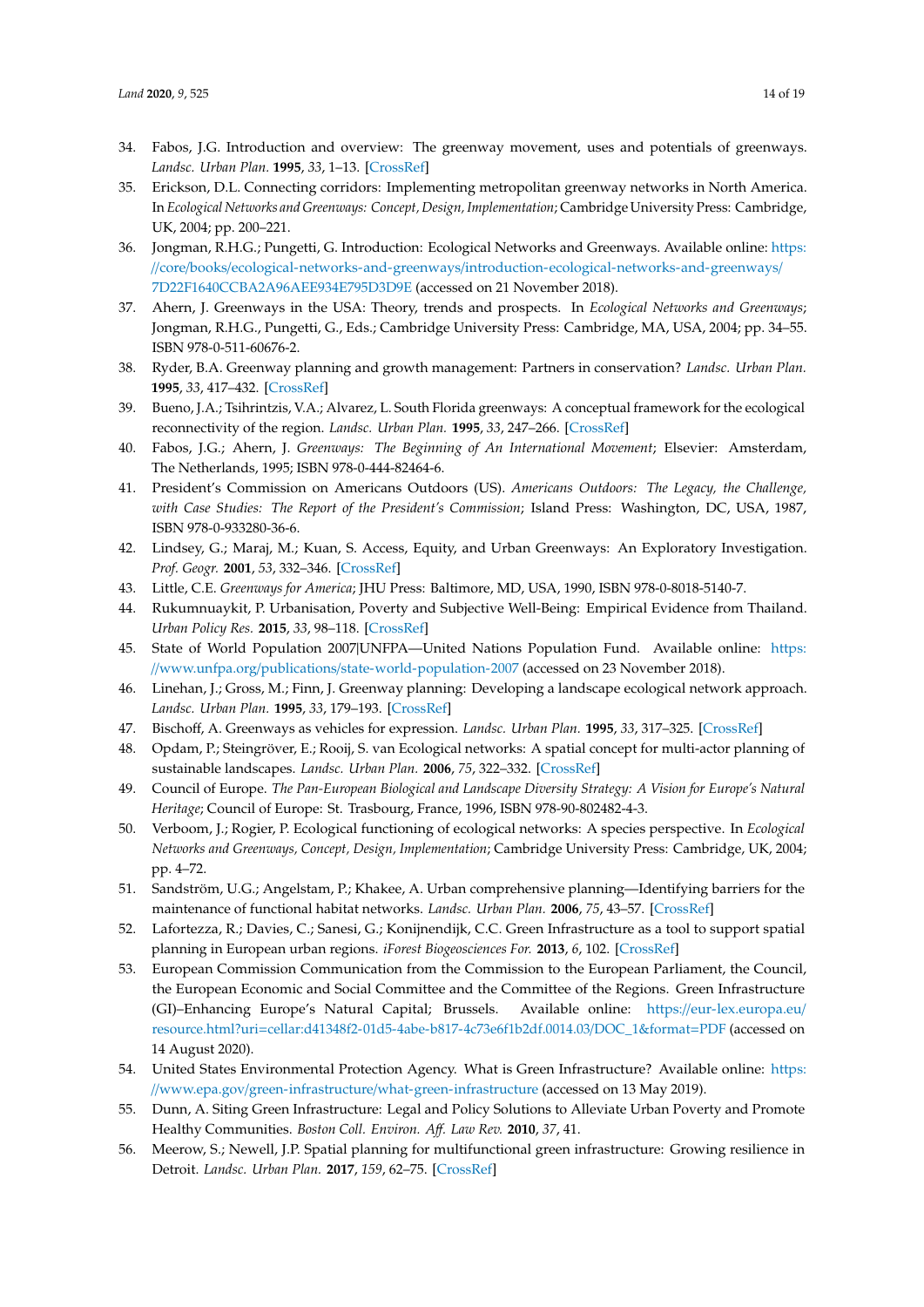- <span id="page-14-0"></span>57. Mell, I.C. Green infrastructure planning: A contemporary approach for innovative interventions in urban landscape management. *J. Biourbanism* **2011**, *1*, 29–39.
- <span id="page-14-1"></span>58. United States Environmental Protection Agency. Reduce Urban Heat Island Effect. Available online: https://www.epa.gov/green-infrastructure/[reduce-urban-heat-island-e](https://www.epa.gov/green-infrastructure/reduce-urban-heat-island-effect)ffect (accessed on 10 December 2020).
- <span id="page-14-2"></span>59. Tzoulas, K.; Korpela, K.; Venn, S.; Yli-Pelkonen, V.; Kaźmierczak, A.; Niemela, J.; James, P. Promoting ecosystem and human health in urban areas using Green Infrastructure: A literature review. *Landsc. Urban Plan.* **2007**, *81*, 167–178. [\[CrossRef\]](http://dx.doi.org/10.1016/j.landurbplan.2007.02.001)
- <span id="page-14-3"></span>60. Matthews, T.; Lo, A.Y.; Byrne, J.A. Reconceptualizing green infrastructure for climate change adaptation: Barriers to adoption and drivers for uptake by spatial planners. *Landsc. Urban Plan.* **2015**, *138*, 155–163. [\[CrossRef\]](http://dx.doi.org/10.1016/j.landurbplan.2015.02.010)
- <span id="page-14-4"></span>61. Jones, S.; Somper, C. The role of green infrastructure in climate change adaptation in London. *Geogr. J.* **2014**, *180*, 191–196. [\[CrossRef\]](http://dx.doi.org/10.1111/geoj.12059)
- <span id="page-14-5"></span>62. Li, F.; Liu, X.; Zhang, X.; Zhao, D.; Liu, H.; Zhou, C.; Wang, R. Urban ecological infrastructure: An integrated network for ecosystem services and sustainable urban systems. *J. Clean. Prod.* **2017**, *163*, S12–S18. [\[CrossRef\]](http://dx.doi.org/10.1016/j.jclepro.2016.02.079)
- <span id="page-14-6"></span>63. Pickering, C.; Grignon, J.; Steven, R.; Guitart, D.; Byrne, J. Publishing not perishing: How research students transition from novice to knowledgeable using systematic quantitative literature reviews. *Stud. High. Educ.* **2015**, *40*, 1756–1769. [\[CrossRef\]](http://dx.doi.org/10.1080/03075079.2014.914907)
- <span id="page-14-7"></span>64. Grădinaru, S.R.; Hersperger, A.M. Green infrastructure in strategic spatial plans: Evidence from European urban regions. *Urban For. Urban Green.* **2018**. [\[CrossRef\]](http://dx.doi.org/10.1016/j.ufug.2018.04.018)
- <span id="page-14-8"></span>65. Torraco, R.J. Writing Integrative Literature Reviews: Guidelines and Examples. *Hum. Resour. Dev. Rev.* **2005**, *4*, 356–367. [\[CrossRef\]](http://dx.doi.org/10.1177/1534484305278283)
- <span id="page-14-9"></span>66. Klein, N.; Ramos, T.B.; Deutz, P. Circular Economy Practices and Strategies in Public Sector Organizations: An Integrative Review. *Sustainability* **2020**, *12*, 4181. [\[CrossRef\]](http://dx.doi.org/10.3390/su12104181)
- <span id="page-14-10"></span>67. Whittemore, R.; Knafl, K. The integrative review: Updated methodology. *J. Adv. Nurs.* **2005**, *52*, 546–553. [\[CrossRef\]](http://dx.doi.org/10.1111/j.1365-2648.2005.03621.x)
- <span id="page-14-11"></span>68. Moher, D.; Liberati, A.; Tetzlaff, J.; Altman, D.G.; Group, T.P. Preferred Reporting Items for Systematic Reviews and Meta-Analyses: The PRISMA Statement. *PLoS Med.* **2009**, *6*, e1000097. [\[CrossRef\]](http://dx.doi.org/10.1371/journal.pmed.1000097)
- <span id="page-14-13"></span>69. Pickering, C.; Byrne, J. The benefits of publishing systematic quantitative literature reviews for PhD candidates and other early-career researchers. *High. Educ. Res. Dev.* **2014**, *33*, 534–548. [\[CrossRef\]](http://dx.doi.org/10.1080/07294360.2013.841651)
- 70. Suprayoga, G.B.; Bakker, M.; Witte, P.; Spit, T. A systematic review of indicators to assess the sustainability of road infrastructure projects. *Eur. Transp. Res. Rev.* **2020**, *12*. [\[CrossRef\]](http://dx.doi.org/10.1186/s12544-020-0400-6)
- 71. Teles da Mota, V.; Pickering, C. Using social media to assess nature-based tourism: Current research and future trends. *J. Outdoor Recreat. Tour.* **2020**, *30*, 100295. [\[CrossRef\]](http://dx.doi.org/10.1016/j.jort.2020.100295)
- <span id="page-14-12"></span>72. Tranfield, D.; Denyer, D.; Smart, P. Towards a Methodology for Developing Evidence-Informed Management Knowledge by Means of Systematic Review. *Br. J. Manag.* **2003**, *14*, 207–222. [\[CrossRef\]](http://dx.doi.org/10.1111/1467-8551.00375)
- <span id="page-14-14"></span>73. Ledda, A.; Di Cesare, E.A.; Satta, G.; Cocco, G.; Calia, G.; Arras, F.; Congiu, A.; Manca, E.; De Montis, A. Adaptation to Climate Change and Regional Planning: A Scrutiny of Sectoral Instruments. *Sustainability* **2020**, *12*, 3804. [\[CrossRef\]](http://dx.doi.org/10.3390/su12093804)
- <span id="page-14-15"></span>74. Mayring, P. Qualitative Content Analysis. *Forum Qual. Soz. Forum Qual. Soc. Res.* **2000**, *1*. [\[CrossRef\]](http://dx.doi.org/10.17169/fqs-1.2.1089)
- <span id="page-14-16"></span>75. Elo, S.; Kyngäs, H. The qualitative content analysis process. *J. Adv. Nurs.* **2008**, *62*, 107–115. [\[CrossRef\]](http://dx.doi.org/10.1111/j.1365-2648.2007.04569.x)
- <span id="page-14-17"></span>76. Mell, I.C. Aligning fragmented planning structures through a green infrastructure approach to urban development in the UK and USA. Urban For. *Urban Green.* **2014**, *13*, 612–620. [\[CrossRef\]](http://dx.doi.org/10.1016/j.ufug.2014.07.007)
- <span id="page-14-18"></span>77. Kim, H.W.; Tran, T. An Evaluation of Local Comprehensive Plans Toward Sustainable Green Infrastructure in US. *Sustainability* **2018**, *10*, 4143. [\[CrossRef\]](http://dx.doi.org/10.3390/su10114143)
- <span id="page-14-19"></span>78. Ahern, J. Urban landscape sustainability and resilience: The promise and challenges of integrating ecology with urban planning and design. *Landsc. Ecol.* **2013**, *28*, 1203–1212. [\[CrossRef\]](http://dx.doi.org/10.1007/s10980-012-9799-z)
- <span id="page-14-21"></span>79. Ahmed, S.; Meenar, M.; Alam, A. Designing a Blue-Green Infrastructure (BGI) network: Toward watersensitive urban growth planning in Dhaka, Bangladesh. *Land* **2019**, *8*, 138. [\[CrossRef\]](http://dx.doi.org/10.3390/land8090138)
- <span id="page-14-20"></span>80. Artmann, M.; Kohler, M.; Meinel, G.; Gan, J.; Ioja, I.-C. How smart growth and green infrastructure can mutually support each other—A conceptual framework for compact and green cities. *Ecol. Indic.* **2019**, *96*, 10–22. [\[CrossRef\]](http://dx.doi.org/10.1016/j.ecolind.2017.07.001)
- <span id="page-14-22"></span>81. Bolliger, J.; Silbernagel, J. Contribution of connectivity assessments to green infrastructure (GI). *ISPRS Int. J. Geo Inf.* **2020**, *9*, 212. [\[CrossRef\]](http://dx.doi.org/10.3390/ijgi9040212)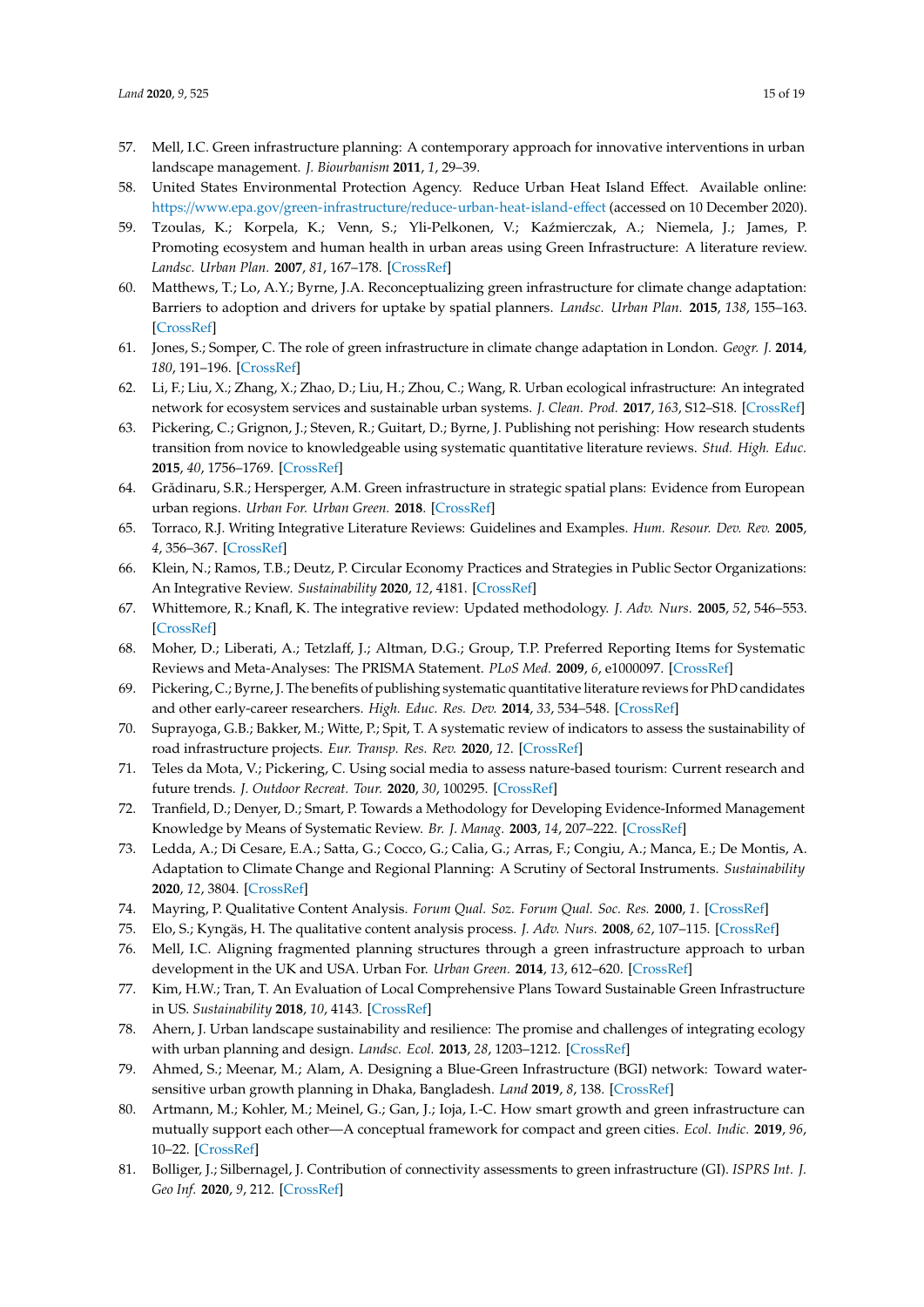- <span id="page-15-0"></span>82. Coutts, C. *Green Infrastructure and Public Health*; Routledge: Abingdon, UK, 2016.
- 83. Do, D.T.; Huang, J.; Cheng, Y.; Truong, T.C.T. Da Nang green space system planning: An ecology landscape approach. *Sustain. Switz.* **2018**, *10*, 3506. [\[CrossRef\]](http://dx.doi.org/10.3390/su10103506)
- <span id="page-15-6"></span>84. Ferrari, B.; Quatrini, V.; Barbati, A.; Corona, P.; Masini, E.; Russo, D. Conservation and enhancement of the green infrastructure as a nature-based solution for Rome's sustainable development. *Urban Ecosyst.* **2019**, *22*, 865–878. [\[CrossRef\]](http://dx.doi.org/10.1007/s11252-019-00868-4)
- <span id="page-15-1"></span>85. Girma, Y.; Terefe, H.; Pauleit, S.; Kindu, M. Urban green infrastructure planning in Ethiopia: The case of emerging towns of Oromia special zone surrounding Finfinne. *J. Urban Manag.* **2019**, *8*, 75–88. [\[CrossRef\]](http://dx.doi.org/10.1016/j.jum.2018.09.004)
- <span id="page-15-20"></span>86. Hansen, R.; Olafsson, A.S.; van der Jagt, A.P.N.; Rall, E.; Pauleit, S. Original Articles: Planning multifunctional green infrastructure for compact cities: What is the state of practice? *Ecol. Indic.* **2017**. [\[CrossRef\]](http://dx.doi.org/10.1016/j.ecolind.2017.09.042)
- <span id="page-15-11"></span>87. Hansen, R.; Rall, E.; Chapman, E.; Rolf, W.; Pauleit, S. Urban green infrastructure planning: A guide for practitioners. *Green Surge*. 2017. Available online: http://greensurge.eu/[working-packages](http://greensurge.eu/working-packages/wp5/)/wp5/ (accessed on 1 June 2017).
- <span id="page-15-7"></span>88. Hislop, M.; Scott, A.J.; Corbett, A. What Does Good Green Infrastructure Planning Policy Look Like? Developing and Testing a Policy Assessment Tool within Central Scotland UK. *Plan. Theory Pract.* **2019**, *20*, 633–655. [\[CrossRef\]](http://dx.doi.org/10.1080/14649357.2019.1678667)
- <span id="page-15-14"></span>89. Hrdalo, I.; Tomić, D.; Pereković, P. Implementation of green infrastructure principles in Dubrovnik, Croatia to minimize climate change problems. *Urbani Izziv* **2015**, *26*, S38–S49. [\[CrossRef\]](http://dx.doi.org/10.5379/urbani-izziv-en-2015-26-supplement-003)
- <span id="page-15-17"></span>90. Iojă, I.-C.; Osaci-Costache, G.; Breuste, J.; Hossu, C.A.; Grădinaru, S.R.; Onose, D.A.; Nită, M.R.; Skokanová, H. Integrating urban blue and green areas based on historical evidence. *Urban For. Urban Green.* **2018**, *34*, 217–225. [\[CrossRef\]](http://dx.doi.org/10.1016/j.ufug.2018.07.001)
- <span id="page-15-8"></span>91. Jerome, G.; Sinnett, D.; Burgess, S.; Calvert, T.; Mortlock, R. A framework for assessing the quality of green infrastructure in the built environment in the UK. *Urban For. Urban Green.* **2019**, *40*, 174–182. [\[CrossRef\]](http://dx.doi.org/10.1016/j.ufug.2019.04.001)
- <span id="page-15-15"></span>92. Kim, D.; Song, S.-K. The multifunctional benefits of green infrastructure in community development: An analytical review based on 447 cases. *Sustain. Switz.* **2019**, *11*, 3917. [\[CrossRef\]](http://dx.doi.org/10.3390/su11143917)
- 93. Kim, M.; Choi, Y.E.; Chon, J. Key coastal landscape structures for resilient coastal green infrastructure to enhance the abundance of migratory birds on the Yellow Sea. *Environ. Pollut.* **2018**, *243*, 1617–1628. [\[CrossRef\]](http://dx.doi.org/10.1016/j.envpol.2018.08.081) [\[PubMed\]](http://www.ncbi.nlm.nih.gov/pubmed/30296758)
- <span id="page-15-18"></span>94. Lennon, M.; Scott, M.; Collier, M.; Foley, K. Developing green infrastructure 'thinking': Devising and applying an interactive group-based methodology for practitioners. *J. Environ. Plan. Manag.* **2016**, *59*, 843–865. [\[CrossRef\]](http://dx.doi.org/10.1080/09640568.2015.1042152)
- <span id="page-15-9"></span>95. Lennon, M.; Scott, M. Delivering ecosystems services via spatial planning: Reviewing the possibilities and implications of a green infrastructure approach. *Town Plan. Rev.* **2014**, *85*, 563–587. [\[CrossRef\]](http://dx.doi.org/10.3828/tpr.2014.35)
- <span id="page-15-2"></span>96. Lennon, M.; Scott, M.; Collier, M.; Foley, K. The emergence of green infrastructure as promoting the centralisation of a landscape perspective in spatial planning—The case of Ireland. *Landsc. Res.* **2017**, *42*, 146–163. [\[CrossRef\]](http://dx.doi.org/10.1080/01426397.2016.1229460)
- <span id="page-15-16"></span>97. Lynch, A.J. Is It Good to Be Green? Assessing the Ecological Results of County Green Infrastructure Planning. *J. Plan. Educ. Res.* **2016**, *36*, 90–104. [\[CrossRef\]](http://dx.doi.org/10.1177/0739456X15598615)
- <span id="page-15-3"></span>98. Mejía, C.V.; Shirotova, L.; De Almeida, I.F.M. Green infrastructure and German landscape planning: A comparison of approaches. *Urbani Izziv* **2015**, *26*, S25–S37. [\[CrossRef\]](http://dx.doi.org/10.5379/urbani-izziv-en-2015-26-supplement-002)
- <span id="page-15-4"></span>99. Mell, I. Green infrastructure planning: Policy and objectives. In *Handbook on Green Infrastructure*; Edward Elgar Publishing: Cheltenham, UK, 2015.
- <span id="page-15-19"></span>100. Mell, I.C. Greening Ahmedabad—Creating a resilient Indian city using a green infrastructure approach to investment. *Landsc. Res.* **2018**, *43*, 289–314. [\[CrossRef\]](http://dx.doi.org/10.1080/01426397.2017.1314452)
- <span id="page-15-5"></span>101. Papageorgiou, M.; Gemenetzi, G. Setting the grounds for the green infrastructure in the metropolitan areas of athens and thessaloniki: The role of green space. *Eur. J. Environ. Sci.* **2018**, *8*, 83–92. [\[CrossRef\]](http://dx.doi.org/10.14712/23361964.2018.12)
- <span id="page-15-12"></span>102. Pauleit, S.; Ambrose-Oji, B.; Andersson, E.; Anton, B.; Buijs, A.; Haase, D.; Mattijssen, T. Advancing urban green infrastructure in Europe: Outcomes and reflections from the GREEN SURGE project. *Urban For. Urban Green.* **2018**. [\[CrossRef\]](http://dx.doi.org/10.1016/j.ufug.2018.10.006)
- <span id="page-15-10"></span>103. Perini, K.; Paola, S. *Urban Sustainability and River Restoration*; Wiley Blackwell: Hoboken, NJ, USA, 2017.
- <span id="page-15-13"></span>104. Rall, E.; Hansen, R.; Pauleit, S. The added value of public participation GIS (PPGIS)for urban green infrastructure planning. *Urban For. Urban Green.* **2019**, *40*, 264–274. [\[CrossRef\]](http://dx.doi.org/10.1016/j.ufug.2018.06.016)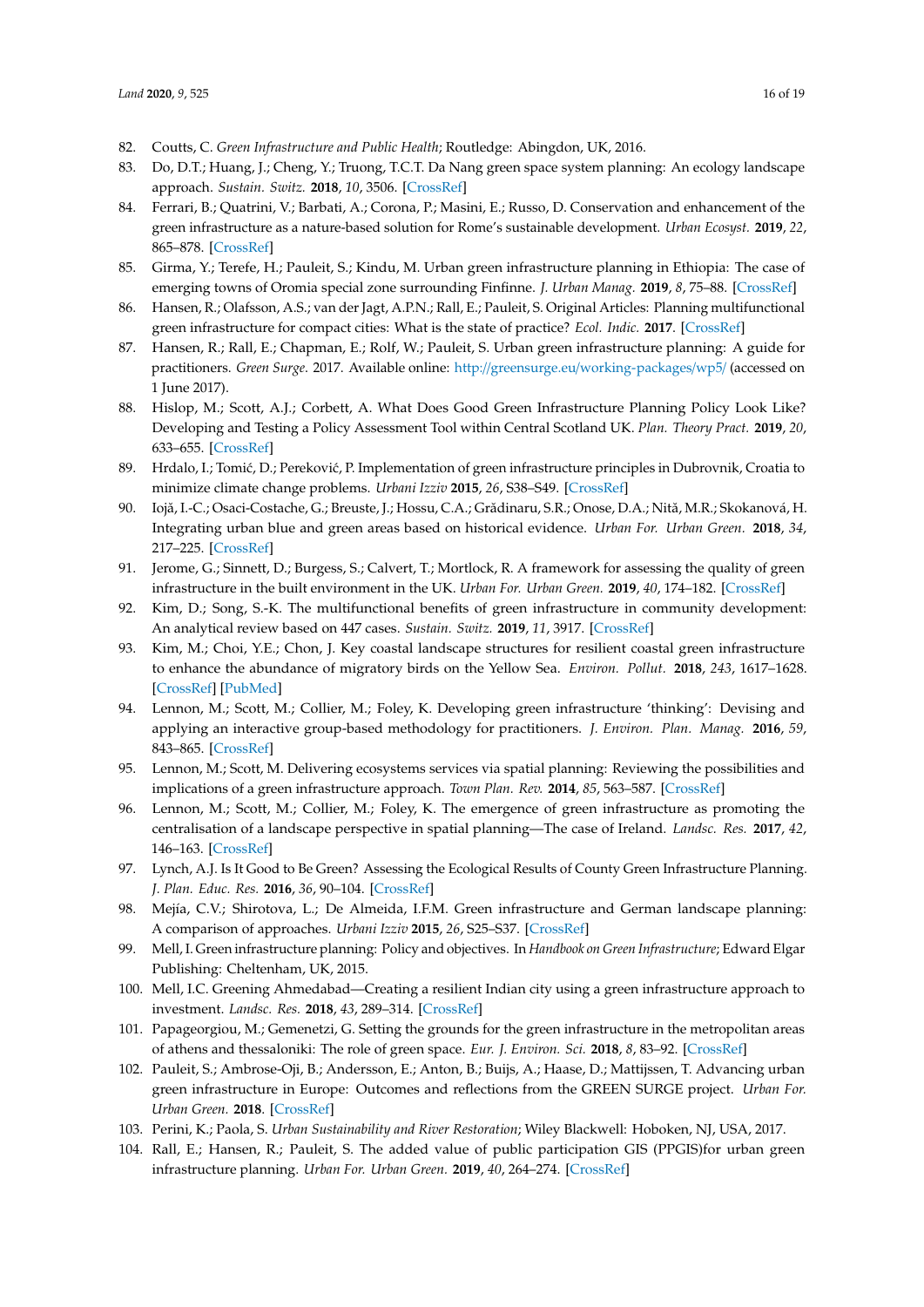- <span id="page-16-1"></span>105. Roe, M.; Mell, I. Negotiating value and priorities: Evaluating the demands of green infrastructure development. *J. Environ. Plan. Manag.* **2013**, *56*, 650–673. [\[CrossRef\]](http://dx.doi.org/10.1080/09640568.2012.693454)
- <span id="page-16-14"></span>106. Rusche, K.; Reimer, M.; Stichmann, R. Mapping and assessing green infrastructure connectivity in European city regions. *Sustain. Switz.* **2019**, *11*, 1819. [\[CrossRef\]](http://dx.doi.org/10.3390/su11061819)
- <span id="page-16-2"></span>107. Schiappacasse, P.; Müller, B. Planning green infrastructure as a source of urban and regional resilience—Towards institutional challenges. *Urbani Izziv* **2015**, *26*, S13–S24. [\[CrossRef\]](http://dx.doi.org/10.5379/urbani-izziv-en-2015-26-supplement-001)
- <span id="page-16-3"></span>108. Selman, P. Landscape planning—preservation, conservation and sustainable development. *Town Plan. Rev.* **2010**, *81*, 381–406. [\[CrossRef\]](http://dx.doi.org/10.3828/tpr.2010.13)
- 109. Snäll, T.; Lehtomäki, J.; Arponen, A.; Elith, J.; Moilanen, A. Green Infrastructure Design Based on Spatial Conservation Prioritization and Modeling of Biodiversity Features and Ecosystem Services. *Environ. Manage.* **2016**, *57*, 251–256. [\[CrossRef\]](http://dx.doi.org/10.1007/s00267-015-0613-y)
- <span id="page-16-4"></span>110. Söderman, T.; Saarela, S.-R. Biodiversity in strategic environmental assessment (SEA) of municipal spatial plans in finland. *Impact Assess. Proj. Apprais.* **2010**, *28*, 117–133. [\[CrossRef\]](http://dx.doi.org/10.3152/146155110X498834)
- <span id="page-16-5"></span>111. Szulczewska, B.; Giedych, R.; Maksymiuk, G. Can we face the challenge: How to implement a theoretical concept of green infrastructure into planning practice? Warsaw case study. *Landsc. Res.* **2017**, *42*, 176–194. [\[CrossRef\]](http://dx.doi.org/10.1080/01426397.2016.1240764)
- 112. Wang, J.; Banzhaf, E. Towards a better understanding of Green Infrastructure: A critical review. *Ecol. Indic.* **2018**, *85*, 758–772. [\[CrossRef\]](http://dx.doi.org/10.1016/j.ecolind.2017.09.018)
- <span id="page-16-0"></span>113. Wirth, P.; Chang, J.; Syrbe, R.-U.; Wende, W.; Hu, T. Green infrastructure: A planning concept for the urban transformation of former coal-mining cities. *Int. J. Coal Sci. Technol.* **2018**, *5*, 78–91. [\[CrossRef\]](http://dx.doi.org/10.1007/s40789-018-0200-y)
- <span id="page-16-6"></span>114. Anderson, E.C.; Egerer, M.H.; Fouch, N.; Clarke, M.; Davidson, M.J. Comparing community garden typologies of Baltimore, Chicago, and New York City (USA) to understand potential implications for socio-ecological services. *Urban Ecosyst.* **2019**, *22*, 671–681. [\[CrossRef\]](http://dx.doi.org/10.1007/s11252-019-00855-9)
- <span id="page-16-9"></span>115. Bartesaghi Koc, C.; Osmond, P.; Peters, A. Towards a comprehensive green infrastructure typology: A systematic review of approaches, methods and typologies. *Urban Ecosyst.* **2017**, *20*, 15–35. [\[CrossRef\]](http://dx.doi.org/10.1007/s11252-016-0578-5)
- 116. Beery, T. Exploring the role of outdoor recreation to contribute to urban climate resilience. *Sustain. Switz.* **2019**, *11*, 6268. [\[CrossRef\]](http://dx.doi.org/10.3390/su11226268)
- <span id="page-16-11"></span>117. Brears, R.C. *Blue and Green Cities: The Role of Blue-Green Infrastructure in Managing Urban Water Resources*; Springer: Berlin/Heidelberg, Germany, 2018; p. 318.
- 118. Courtenay, C.I.; Lookingbill, T.R. Designing a regional trail network of high conservation value using principles of green infrastructure. *Southeast. Geogr.* **2014**, *54*, 270–290. [\[CrossRef\]](http://dx.doi.org/10.1353/sgo.2014.0023)
- <span id="page-16-13"></span>119. Dennis, M.; James, P. Urban Social-ecological Innovation: Implications for Adaptive Natural Resource Management. *Ecol. Econ.* **2018**, *150*, 153–164. [\[CrossRef\]](http://dx.doi.org/10.1016/j.ecolecon.2018.04.005)
- <span id="page-16-8"></span>120. Dorst, H.; van der Jagt, A.; Raven, R.; Runhaar, H. Urban greening through nature-based solutions—Key characteristics of an emerging concept. *Sustain. Cities Soc.* **2019**, *49*. [\[CrossRef\]](http://dx.doi.org/10.1016/j.scs.2019.101620)
- 121. Elbakidze, M.; Angelstam, P.; Yamelynets, T.; Dawson, L.; Gebrehiwot, M.; Stryamets, N.; Johansson, K.-E.; Garrido, P.; Naumov, V.; Manton, M. A bottom-up approach to map land covers as potential green infrastructure hubs for human well-being in rural settings: A case study from Sweden. *Landsc. Urban Plan.* **2017**, *168*, 72–83. [\[CrossRef\]](http://dx.doi.org/10.1016/j.landurbplan.2017.09.031)
- 122. Everett, G.; Lawson, E.; Lamond, J. Green infrastructure and urban water management. In *Handbook on Green Infrastructure: Planning, Design and Implementation*; Edward Elgar Publishing: Cheltenham, UK, 2015; pp. 50–66.
- 123. Ibrahim, A.; Bartsch, K.; Sharifi, E. Green infrastructure needs green governance: Lessons from Australia's largest integrated stormwater management project, the River Torrens Linear Park. *J. Clean. Prod.* **2020**, *261*. [\[CrossRef\]](http://dx.doi.org/10.1016/j.jclepro.2020.121202)
- <span id="page-16-7"></span>124. Jayasooriya, V.M.; Ng, A.W.M.; Muthukumaran, S.; Perera, C.B.J. Optimization of green infrastructure practices in industrial areas for runoff management: A review on issues, challenges and opportunities. *Water Switz.* **2020**, *12*, 1024. [\[CrossRef\]](http://dx.doi.org/10.3390/w12041024)
- <span id="page-16-10"></span>125. Lähde, E.; Khadka, A.; Tahvonen, O.; Kokkonen, T. Can we really have it all?-Designing multifunctionality with sustainable urban drainage system elements. *Sustain. Switz.* **2019**, *11*, 1854. [\[CrossRef\]](http://dx.doi.org/10.3390/su11071854)
- <span id="page-16-12"></span>126. Lennon, M.; Scott, M.; O'Neill, E. Urban Design and Adapting to Flood Risk: The Role of Green Infrastructure. *J. Urban Des.* **2014**, *19*, 745–758. [\[CrossRef\]](http://dx.doi.org/10.1080/13574809.2014.944113)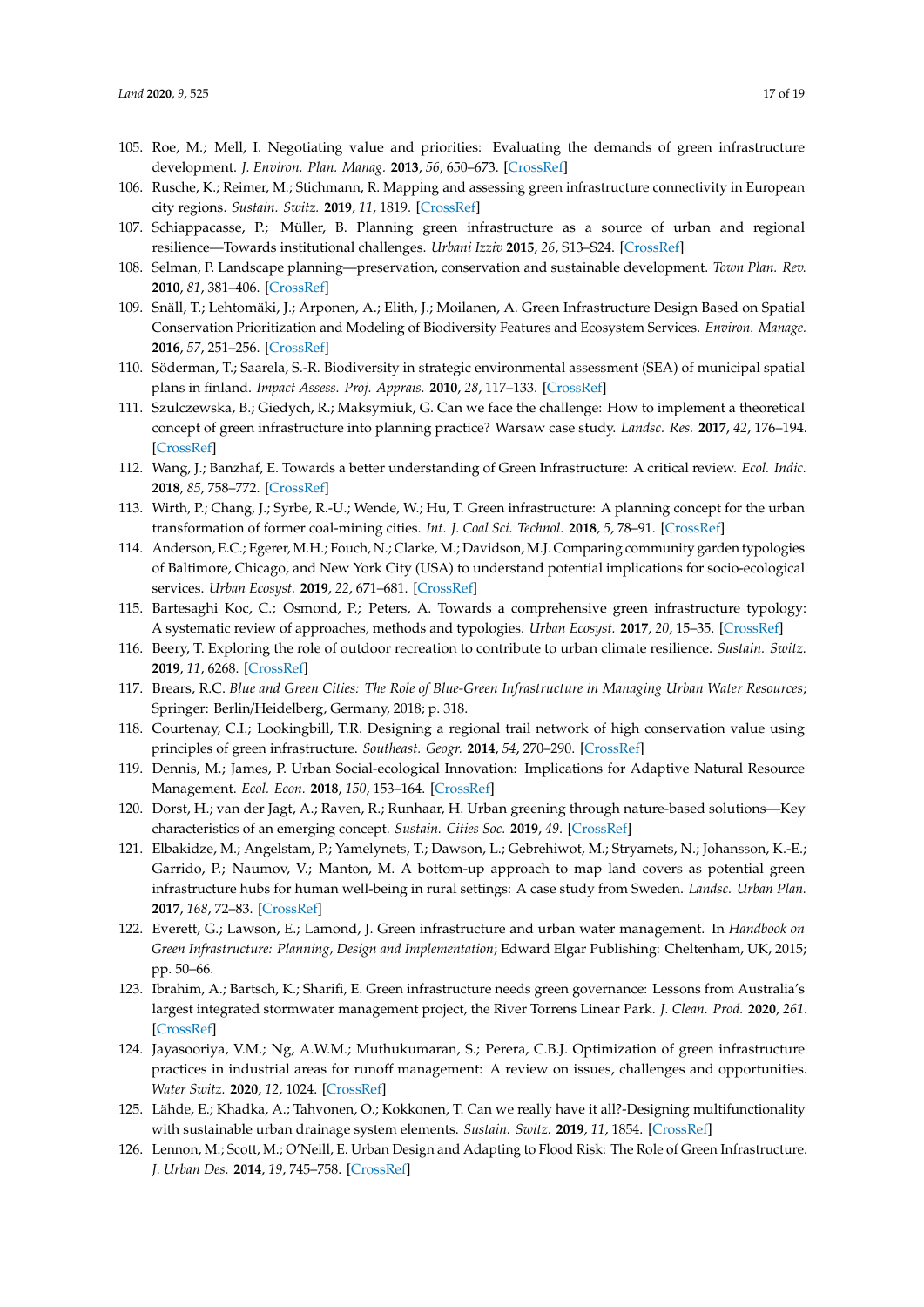- <span id="page-17-19"></span>127. Madureira, H.; Andresen, T. Planning for multifunctional urban green infrastructures: Promises and challenges. *Urban Des. Int.* **2014**, *19*, 38–49. [\[CrossRef\]](http://dx.doi.org/10.1057/udi.2013.11)
- <span id="page-17-5"></span>128. Molla, M.B.; Ikporukpo, C.O.; Olatubara, C.O. Evaluating Policy and Legal Frameworks of Urban Green Infrastructure Development in Ethiopia. *J. Environ. Assess. Policy Manag.* **2019**, *21*. [\[CrossRef\]](http://dx.doi.org/10.1142/S1464333219500169)
- <span id="page-17-1"></span>129. Payne, S.; Barker, A. Implementing green infrastructure through residential development in the UK. In *Handbook on Green Infrastructure: Planning, Design and Implementation*; Edward Elgar Publishing: Cheltenham, UK, 2015; pp. 375–394.
- <span id="page-17-14"></span>130. Rolf, W.; Pauleit, S.; Wiggering, H. A stakeholder approach, door opener for farmland and multifunctionality in urban green infrastructure. *Urban For. Urban Green.* **2019**, *40*, 73–83. [\[CrossRef\]](http://dx.doi.org/10.1016/j.ufug.2018.07.012)
- <span id="page-17-15"></span>131. Scott, A.J.; Carter, C.; Reed, M.R.; Larkham, P.; Adams, D.; Morton, N.; Waters, R.; Collier, D.; Crean, C.; Curzon, R.; et al. Disintegrated development at the rural-urban fringe: Re-connecting spatial planning theory and practice. *Prog. Plan.* **2013**, *83*, 1–52. [\[CrossRef\]](http://dx.doi.org/10.1016/j.progress.2012.09.001)
- <span id="page-17-2"></span>132. Xiu, N.; Ignatieva, M.; Konijnendijk van den Bosch, C. The challenges of planning and designing urban green networks in Scandinavian and Chinese cities. *J. Archit. Urban.* **2016**, *40*, 163–176. [\[CrossRef\]](http://dx.doi.org/10.3846/20297955.2016.1210047)
- 133. Zhang, F.; Chung, C.K.L.; Yin, Z. Green infrastructure for China's new urbanisation: A case study of greenway development in Maanshan. *Urban Stud.* **2020**, *57*, 508–524. [\[CrossRef\]](http://dx.doi.org/10.1177/0042098018822965)
- <span id="page-17-0"></span>134. Zwierzchowska, I.; Fagiewicz, K.; Poniży, L.; Lupa, P.; Mizgajski, A. Introducing nature-based solutions into urban policy-facts and gaps. Case study of Poznań. *Land Use Policy* 2019, 85, 161–175. [\[CrossRef\]](http://dx.doi.org/10.1016/j.landusepol.2019.03.025)
- <span id="page-17-3"></span>135. Artmann, M. Urban gray vs. urban green vs. soil protection—Development of a systemic solution to soil sealing management on the example of Germany. *Environ. Impact Assess. Rev.* **2016**, *59*, 27–42. [\[CrossRef\]](http://dx.doi.org/10.1016/j.eiar.2016.03.004)
- <span id="page-17-6"></span>136. Dover, J.W. *Green Infrastructure: Incorporating Plants and Enhancing Biodiversity in Buildings and Urban Environments*; Routledge: Abingdon, UK; New York, NY, USA, 2015; p. 311, ISBN 9780415521246.
- 137. Gill, S.; Nolan, P.; Butlin, T.; Ferguson, T.; Olver, C. Planning green infrastructure at a strategic level: Experience from The Mersey Forest. In *Handbook on Green Infrastructure: Planning, Design and Implementation*; Edward Elgar Publishing: Cheltenham, UK, 2015; pp. 124–144. ISBN 978.
- <span id="page-17-9"></span>138. Lovell, S.T.; Taylor, J.R. Supplying urban ecosystem services through multifunctional green infrastructure in the United States. *Landsc. Ecol.* **2013**, *28*, 1447–1463. [\[CrossRef\]](http://dx.doi.org/10.1007/s10980-013-9912-y)
- <span id="page-17-16"></span>139. Mell, I.; Clement, S. Progressing Green Infrastructure planning: Understanding its scalar, temporal, geo-spatial and disciplinary evolution. *Impact Assess. Proj. Apprais.* **2019**. [\[CrossRef\]](http://dx.doi.org/10.1080/14615517.2019.1617517)
- <span id="page-17-11"></span>140. Rall, E.L.; Kabisch, N.; Hansen, R. A comparative exploration of uptake and potential application of ecosystem services in urban planning. *Ecosyst. Serv.* **2015**, *16*, 230–242. [\[CrossRef\]](http://dx.doi.org/10.1016/j.ecoser.2015.10.005)
- <span id="page-17-4"></span>141. Zalejska-Jonsson, A.; Wilkinson, S.J.; Wahlund, R. Willingness to pay for green infrastructure in residential development-a consumer perspective. *Atmosphere* **2020**, *11*, 152. [\[CrossRef\]](http://dx.doi.org/10.3390/atmos11020152)
- <span id="page-17-7"></span>142. Mell, I.C. Can you tell a green field from a cold steel rail? Examining the "green" of Green Infrastructure development. *Local Environ.* **2013**, *18*, 152–166. [\[CrossRef\]](http://dx.doi.org/10.1080/13549839.2012.719019)
- <span id="page-17-17"></span>143. Prior, A.; Raemaekers, J. Is green belt fit for purpose in a post-Fordist landscape? *Plan. Pract. Res.* **2007**, *22*, 579–599. [\[CrossRef\]](http://dx.doi.org/10.1080/02697450701770100)
- <span id="page-17-8"></span>144. Qiao, X.-J.; Liao, K.-H.; Randrup, T.B. Sustainable stormwater management: A qualitative case study of the Sponge Cities initiative in China. *Sustain. Cities Soc.* **2020**, *53*. [\[CrossRef\]](http://dx.doi.org/10.1016/j.scs.2019.101963)
- <span id="page-17-10"></span>145. Arshad, H.S.H.; Routray, J.K. From socioeconomic disparity to environmental injustice: The relationship between housing unit density and community green space in a medium city in Pakistan. *Local Environ.* **2018**, *23*, 536–548. [\[CrossRef\]](http://dx.doi.org/10.1080/13549839.2018.1442424)
- <span id="page-17-18"></span>146. Burton, C.; Rogerson, J.M. The making of green urban infrastructure: The Klipriviersberg Urban Biodiversity Corridor. *Afr. J. Hosp. Tour. Leis.* **2017**, *6*. ISSN: 2223-814X.
- <span id="page-17-12"></span>147. Cilliers, E.J. Reflecting on Green Infrastructure and Spatial Planning in Africa: The Complexities, Perceptions, and Way Forward. *Sustainability* **2019**, *11*, 455. [\[CrossRef\]](http://dx.doi.org/10.3390/su11020455)
- 148. Collier, M.J.; Nedović-Budić, Z.; Aerts, J.; Connop, S.; Foley, D.; Foley, K.; Newport, D.; McQuaid, S.; Slaev, A.; Verburg, P. Transitioning to resilience and sustainability in urban communities. *Cities* **2013**, *32*, S21–S28. [\[CrossRef\]](http://dx.doi.org/10.1016/j.cities.2013.03.010)
- 149. Greed, C. Ensuring green infrastructure for all. In *Handbook on Green Infrastructure: Planning, Design and Implementation*; Edward Elgar Publishing: Cheltenham, UK, 2015; pp. 203–223.
- <span id="page-17-13"></span>150. Shifflett, S.D.; Newcomer-Johnson, T.; Yess, T.; Jacobs, S. Interdisciplinary collaboration on green infrastructure for urbanwatershed management: An Ohio case study. *Water Switz.* **2019**, *11*, 738. [\[CrossRef\]](http://dx.doi.org/10.3390/w11040738)